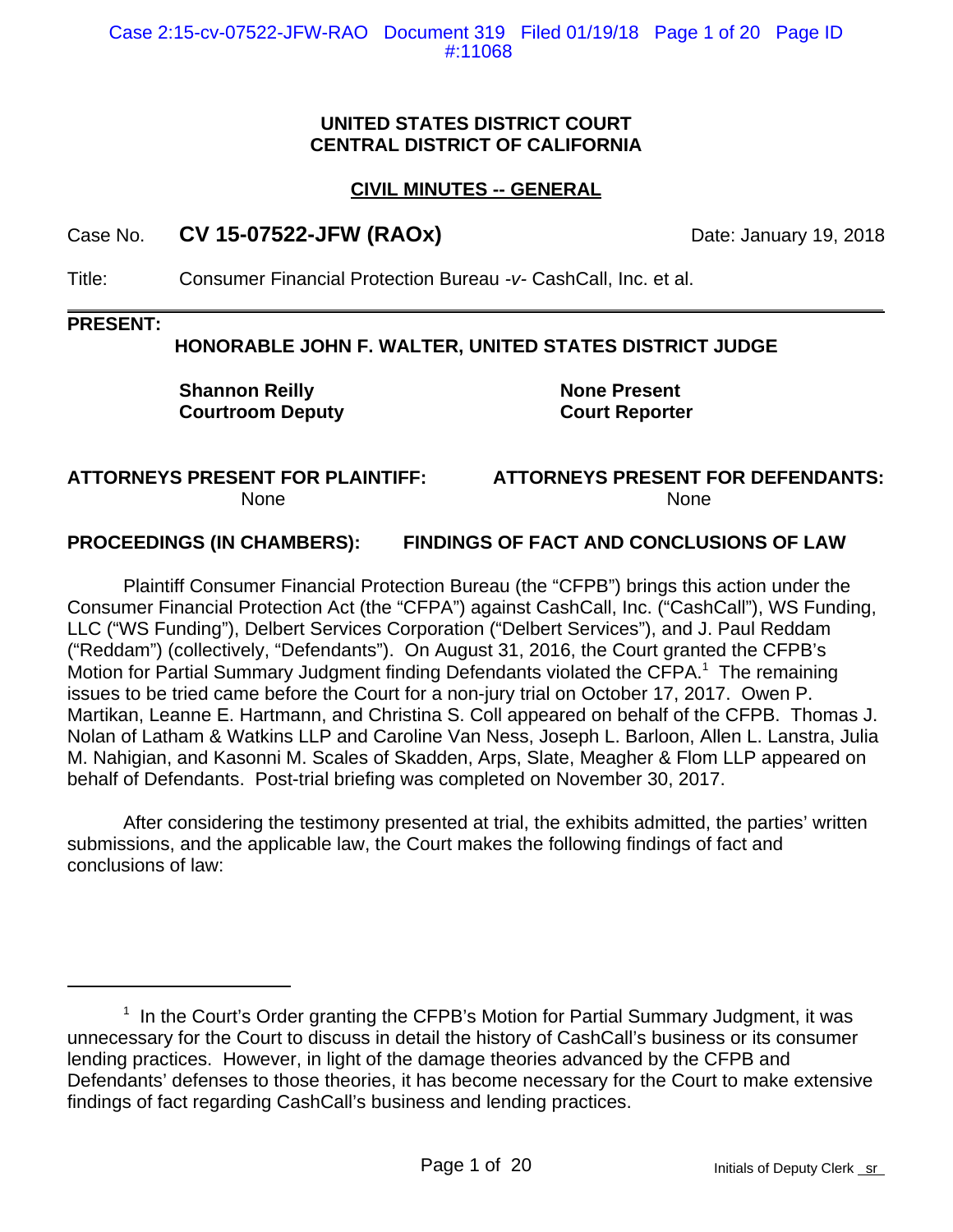# **Findings of Fact<sup>2</sup>**

## **A. The Parties**

The CFPB is a federal agency that was created by Congress in 2010 when it enacted the Dodd-Frank Wall Street Reform and Consumer Protection Act of 2010. The CFPB acts as both the rule-making body and the federal enforcement agency for federal consumer law previously entrusted to multiple agencies. The CFPB enforces the provisions of the CFPA, which became effective on July 21, 2011.

CashCall is an S-corporation organized under California law. CashCall began doing business as a consumer lender in 2003 to provide a lower-cost alternative to payday loans for individual borrowers and, a few years later, for small businesses. Daniel Baren ("Baren") is CashCall's General Counsel and has served in that position since 2003. Delbert O. Meeks ("Meeks") has been CashCall's Chief Financial Officer since 2004.

Reddam is CashCall's President and Chief Executive Officer. Reddam has approximately 30 years of experience in consumer lending. Reddam also owned Delbert Services and served as its CEO from January 1, 2010 until August 13, 2013. Before Delbert Services ceased operations in 2015, it serviced, for a fee, charged-off loans owned by CashCall and other unrelated companies.

WS Funding is a wholly owned subsidiary of CashCall that was established as a holding company to purchase consumer loans. Reddam is the President of WS Funding. WS Funding operates as a pass-through entity and, therefore, it does not separately report its financial results.

#### **B. CashCall's Initial Unsecured Consumer Loan Business**

Reddam founded CashCall to meet a perceived need in the market between payday loans and second mortgage loans. Specifically, Reddam determined there was a gap in the market for people who were employed with good-paying jobs but who had an immediate need for a few thousand dollars to help them through a financial "pinch." Through CashCall, Reddam sought to offer consumer installment loans that mimicked second mortgages except that they were unsecured. CashCall analyzed borrowers' credit scores and incomes in its overall evaluation of the borrowers' ability to repay the loans and targeted consumers who were employed but were not necessarily the most conservative with their use of money. In Reddam's view, these consumers were most likely to find themselves in an occasional financial "pinch" with an immediate need for cash, and, thus, Reddam developed a business plan whereby CashCall would loan money to these consumers quickly and easily via telephone or the Internet.

 $2$  The Court has elected to issue its decision in narrative form because a narrative format more fully explains the reasons behind the Court's conclusions. Any finding of fact that constitutes a conclusion of law is hereby adopted as a conclusion of law, and any conclusion of law that constitutes a finding of fact is hereby adopted as a finding of fact. *See In re Bubble Up Delaware, Inc.*, 684 F.2d 1259, 1262 (9th Cir. 1982).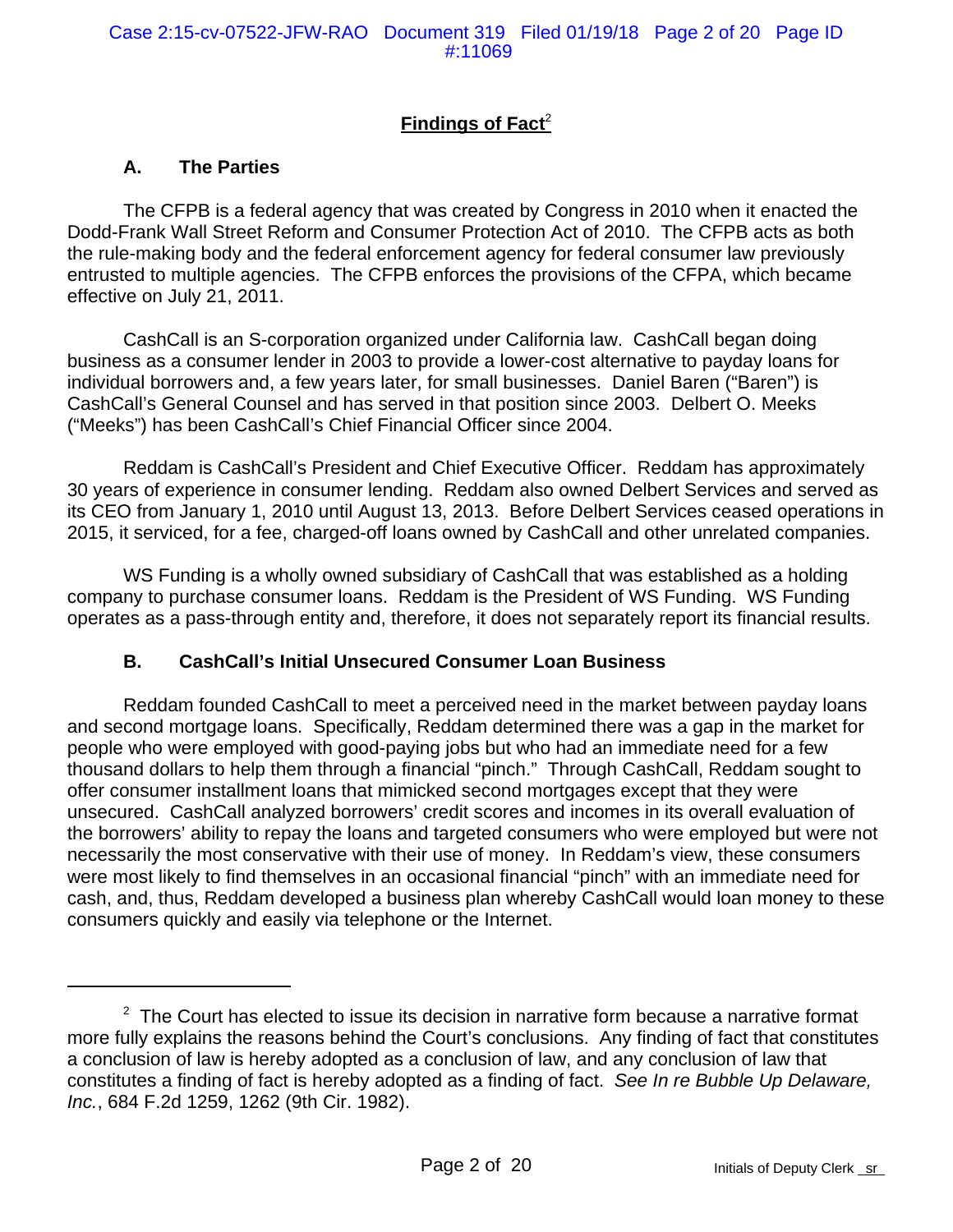#### Case 2:15-cv-07522-JFW-RAO Document 319 Filed 01/19/18 Page 3 of 20 Page ID #:11070

In 2003, CashCall began making unsecured loans to California residents under a California lender license that it obtained from the California Department of Corporations.<sup>3</sup> Initially, CashCall offered only one product—an unsecured \$10,000 loan at an annual prime interest rate of 24% with a 10 year term. However, Reddam believed there was an opportunity to serve consumers in the sub-prime market because very few applicants could satisfy the strict underwriting guidelines required to obtain prime interest rate loans. As a result, CashCall began offering an assortment of loan products with interest rates that varied according to borrowers' creditworthiness.

From its inception, CashCall's loan portfolio was geographically concentrated in California. In the fall of 2005, Merrill Lynch, which was considering providing financing to CashCall, and its counsel recommended that CashCall diversify its portfolio nationally. Merrill Lynch's counsel suggested that CashCall should contact Claudia Callaway, a regulatory attorney who, at that time, was a partner at Paul, Hastings, Janofsky & Walker LLP in its Washington D.C. office. Baren subsequently met with Callaway, and she represented herself as someone who could "facilitate relationships" and provide opportunities for CashCall to diversify and structure a lending model within requirements of law to "avoid enforcement actions by state and federal requiators."

Based on these discussions, CashCall and Reddam retained Callaway. Callaway, working with Baren, assisted CashCall with structuring its Bank Lending Model by partnering with First Bank & Trust of Milbank ("FBT"), a federally insured state-chartered bank in South Dakota. Pursuant to the partnership, CashCall created a national lending program whereby CashCall received out-of-state loan applications, which were accepted and sent to FBT. FBT then underwrote and funded the loans from South Dakota, complying with South Dakota's laws governing interest rates and other terms. Three days after FBT funded the loans, they were purchased by CashCall. In October of 2006, CashCall entered into a similar relationship with First Bank of Delaware ("FBD"). Because CashCall believed that FBD could handle more volume than FBT, it eventually wound down its relationship with FBT, and it relied exclusively on FBD to fund the loans.

As CashCall became heavily involved in loans originated under the Bank Lending Model, its relationship with Callaway expanded. Because Baren was not an expert in regulatory compliance, he relied on Callaway's expertise in its direct consumer lending business. When Callaway moved to Manatt, Phelps & Phillips, LLP ("Manatt"), CashCall retained Manatt to handle more of its regulatory and litigation work. By the middle of 2007, Callaway and Manatt were handling all of CashCall's lending-related business and litigation.

In June of 2008, FBD informed CashCall that it was terminating its partnerships with all nonbank assignees due to pressure from the Federal Deposit Insurance Corporation ("FDIC"). Callaway advised Baren that the global financial crisis had severely impacted the ability of the

 $3$  CashCall also obtained lending licenses in fourteen other states, including licenses in three states—New Mexico, Colorado, and Arizona—that are on the list of Subject States in this action. Although Alabama was originally on the list of Subject States, the CFPB removed it from the list because CashCall had obtained a lending license in Alabama by July 21, 2011, which was the date the CFPA became effective.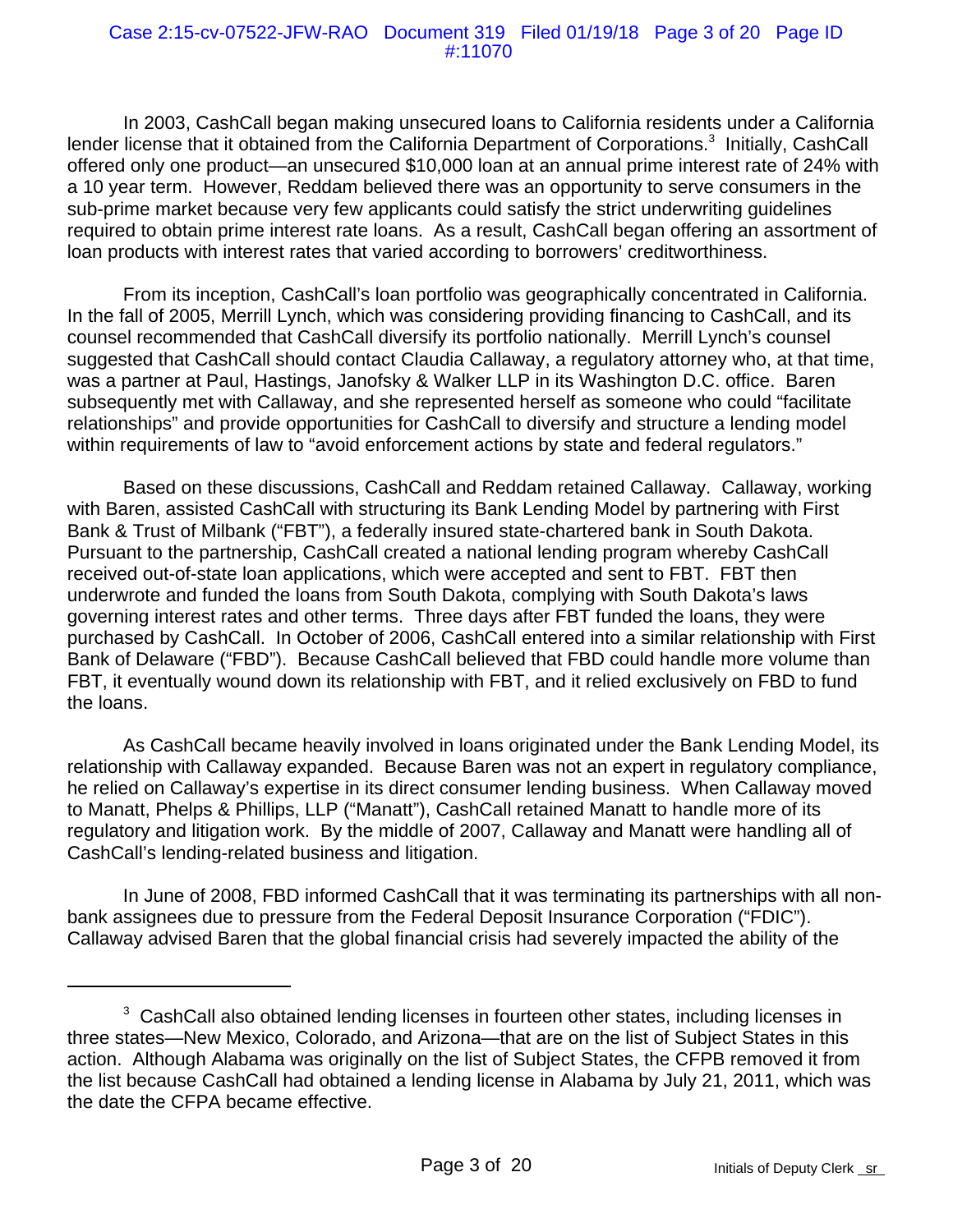banks to engage in any lending activity, including partnerships with unsecured consumer lenders. Although Callaway attempted to find other banks to partner with CashCall, she was ultimately unsuccessful. Accordingly, CashCall purchased its last loan under the Bank Lending Model from FBD in November of 2008.

# **C. CashCall Begins Mortgage Loan Business**

In 2009, because the financial crisis had a detrimental effect on CashCall's unsecured consumer lending business, Reddam decided to focus on CashCall's prime mortgage loan business. According to Reddam, CashCall began selling loans to conduits like "Citi and Wells Fargo" and established lines of credit with several large banks. By August of 2011, CashCall largely resold mortgage loans to Federal National Mortgage Association ("Fannie Mae") and Federal Home Loan Mortgage Corporation ("Freddie Mac"). CashCall's mortgage business was very successful and quickly outpaced its consumer installment lending business. At the beginning of 2015, CashCall's mortgage business was sold to Impac Mortgage Holdings, Inc.

# **D. The Western Sky Loan Program**

In January of 2009, Callaway advised CashCall that the Bank Lending Model was no longer viable because of pressure from regulators and, therefore, she was advising her consumer lending clients to switch to a similar business model, which involved partnering with an Indian tribal entity or member who would act in the same capacity as a state-chartered bank (the "Tribal Lending Model"). According to Callaway, under the Tribal Lending Model, a lender operating on a reservation would make loans to borrowers, after which the loans would be assigned to a non-tribal financial services company, like CashCall, for servicing and collection. Callaway also advised that the Tribal Lending Model contemplated two structures: "Arm of the Tribe Lending" and "Tribe Member Lending." In the Arm of the Tribe Lending structure, the lending entity would be incorporated under tribal law and operated by the tribe. In the Tribe Member Lending structure, the lending entity would be owned by a tribe member and may or may not be incorporated under tribal law. Callaway further advised that because the loans made pursuant to the Tribal Lending Model were originated by a tribe or tribal member, the loans would be made under the laws of the tribe and would not have to comply with licensing and usury laws in states where borrowers resided.

# **1. CashCall Adopts the Tribal Lending Model**

After several discussions with Callaway, CashCall expressed an interest in switching to the Tribal Lending Model. Specifically, CashCall wanted to continue to diversify its lending geographically without regard to the usury and licensing laws of borrowers' home states. Baren asked Callaway to recommend a potential tribal partner. In response, Callaway introduced Baren and Reddam to Martin A. "Butch" Webb, who was a member of the Cheyenne River Sioux Tribe ("CRST") in South Dakota. At the time, Webb was President of Western Dakota Bank and had operated payday lending companies from the CRST Reservation for several years using the Tribal Lending Model. In April of 2009, Baren met with Webb on the CRST Reservation to discuss a potential partnership and business terms. During the visit, Baren also met with Webb's counsel, Cheryl Bogue ("Bogue") of Bogue & Bogue, who specialized in CRST law. Bogue elaborated on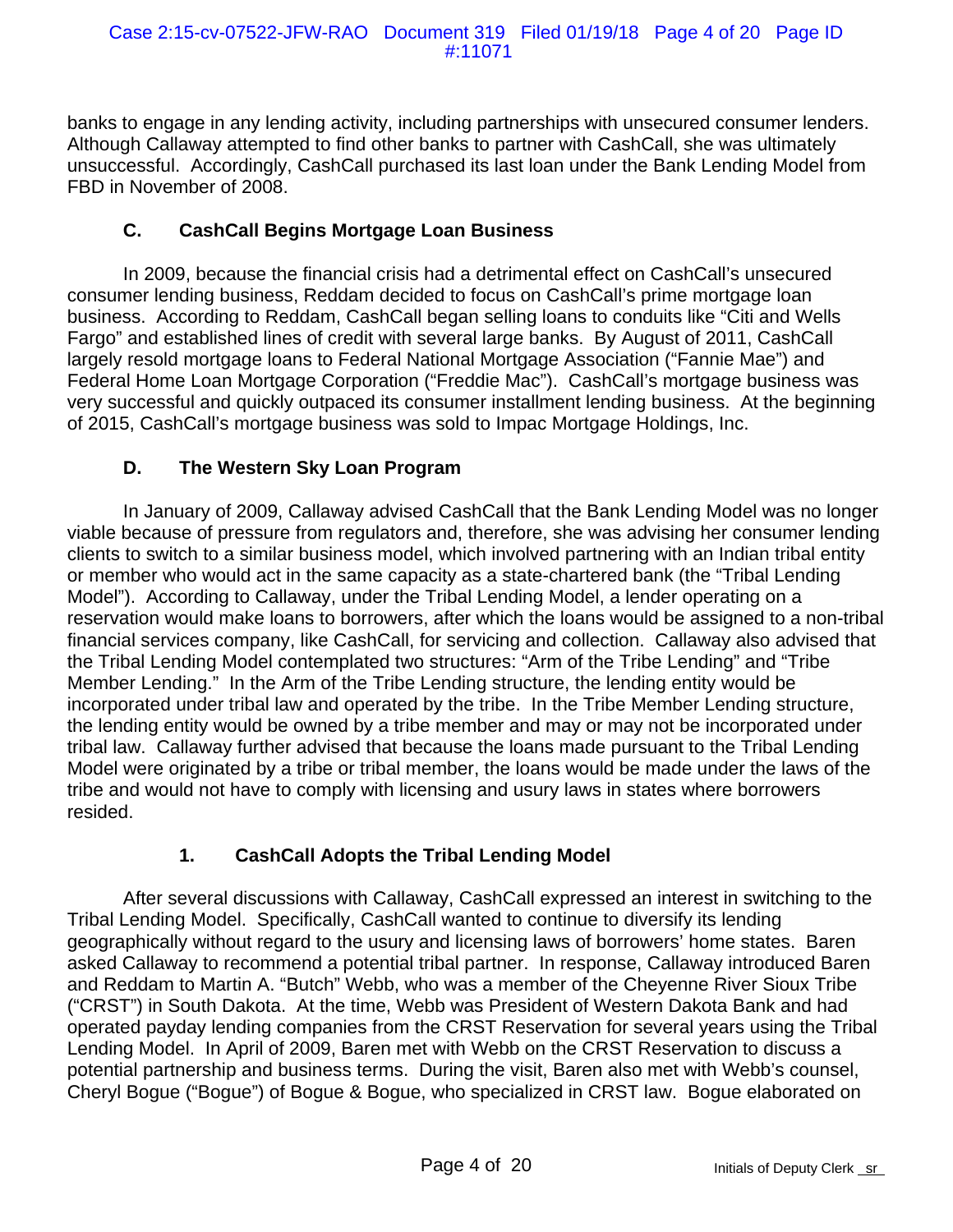the Tribal Lending Model and advised Baren that an assignee of the loans would be able to enforce loans made by a tribal member.

During their discussions, Baren told Webb that CashCall was not interested in merely purchasing payday loans made by Webb's companies. Instead, CashCall wanted to focus on longer-term, fully-amortized, unsecured consumer loans. Although this business plan was different from Webb's other operations, Webb was receptive to becoming involved with these types of loans. According to Webb, the unemployment rate on the CRST Reservation was very high and a partnership with CashCall would allow him to reduce the unemployment rate. Webb informed Baren that he would need CashCall's assistance with training employees for the new venture. Baren and Webb ultimately reached an agreement on the business terms of an arrangement pursuant to which a new lending entity would be created and owned by Webb—ultimately called Western Sky Financial, LLC ("Western Sky")—and it would make loans to consumers, and the loans would be purchased by WS Funding three days after they were originated (the "Western Sky Loan Program"). After agreeing on the business terms, Webb and Barren relied on counsel to structure the relationship, which included the creation of new entities (WS Funding and Western Sky) and the structuring of the Tribal Lending Model.

The parties agreed to the Tribe Member Lending structure in large part because of the absence of any CRST law that would allow for the incorporation or creation of a new lending entity. As a result, on May 13, 2009, Webb's counsel formed Western Sky, a limited liability corporation, under the laws of South Dakota. Webb was the sole member of Western Sky, and it obtained a general business license from the CRST.

In July of 2009, Callaway joined the law firm of Katten Muchin & Rosenman LLP ("Katten"), and Baren agreed to move all of CashCall's regulatory work—including work related to the Western Sky Loan Program—as well as CashCall's corporate work and a few pending litigation matters to Katten.

## **2. Western Sky Loan Program Operations**

In 2010, the Western Sky Loan Program became fully operational and consumers could apply for loans via the website www.westernsky.com. At the beginning of 2010, CashCall formed WS Funding, a wholly owned subsidiary, to serve as a holding company to purchase the unsecured loans originated by Western Sky. In February of 2010, Western Sky originated its first unsecured consumer installment loans and sold the loans to WS Funding pursuant to an Agreement for the Assignment and Purchase of Promissory Notes ("Assignment Agreement"). Pursuant to the Assignment Agreement, WS Funding paid Western Sky the amount disbursed to the borrower and a premium of 5.145% depending on the nature of the loan.

In addition, Western Sky and CashCall entered into an Agreement for Services ("Services Agreement"). Pursuant to the Services Agreement, Western Sky engaged CashCall to provide certain services related to the Western Sky Loan Program. In exchange, CashCall received 2% of the face value of each loan transaction. Among the services that Cash Call provided were: inbound and outbound customer service support, underwriting review, marketing services, website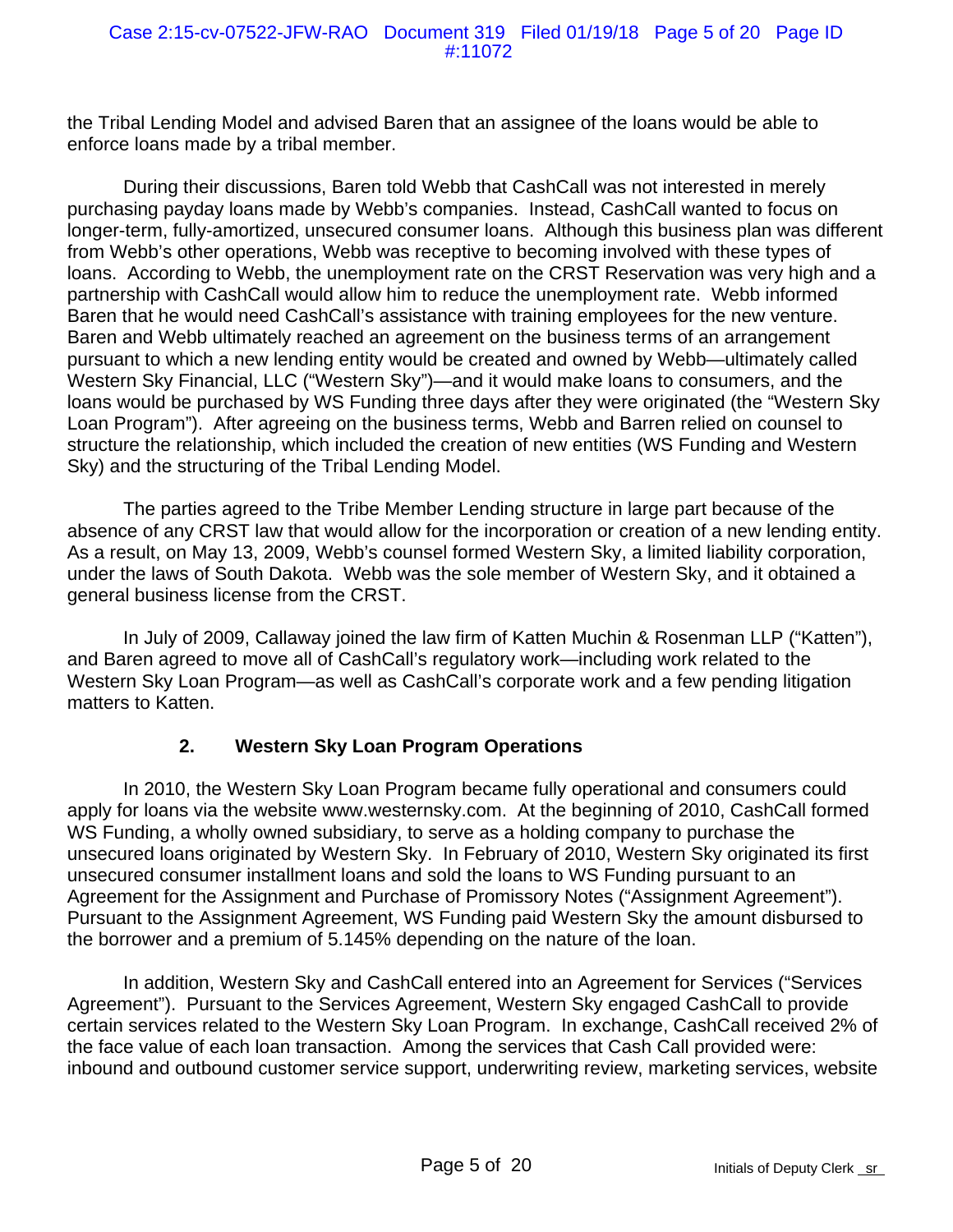hosting, use of a toll free phone number and fax number, electronic communications with borrowers, security monitoring, and complaint resolution.

At the beginning of the Western Sky Loan Program, Western Sky had very limited staff. As a result, CashCall handled Western Sky's loan applicant calls from its offices in Orange County, California. Final underwriting and funding of the loans, however, was done from Western Sky's facilities on the CRST Reservation. As Western Sky added more employees, it was able to handle a larger number of calls from the call center located on the CRST Reservation. Eventually, CashCall handled only overflow calls from loan applicants.

After the origination process was complete and Western Sky had funded the loans, WS Funding purchased the loans pursuant to the terms in the Assignment Agreement, within three business days after the loan was funded. When a loan was sold to WS Funding, the borrower was provided with a notice of assignment informing the borrower that WS Funding now owned the loan and that all payments on the loan must be made to CashCall. The notice of assignment also provided the borrower with a thirty-day window upon receipt of the notice to dispute the validity of the debt.

During the course of the program, Western Sky offered six loan products: \$700, \$850, \$1,500, \$2,600, \$5,075, and \$10,000, with interest rates between 89% and 169%. Neither Bogue nor Callaway expressed any concern about the high interest rates charged for the loans or CashCall's servicing of loans with these interest rates.

### **3. Western Sky Consumer Loan Agreements and Disclosures to Consumers**

Every borrower who entered into a loan transaction with Western Sky executed a document called the "Western Sky Consumer Loan Agreement" ("Consumer Loan Agreement"), which contained numerous written disclosures, including the key terms that governed the loan transaction. Although Baren prepared the initial draft of the Consumer Loan Agreement using the agreement that had governed loans subject to the Bank Lending Model as a template, he solicited and received advice from Callaway and Bogue before the Consumer Loan Agreement was finalized.

The very first page of every Consumer Loan Agreement provided (in bolded language):

This Loan Agreement is subject solely to the exclusive laws and jurisdiction of the Cheyenne River Sioux Tribe, Cheyenne River Indian Reservation. By executing this Loan Agreement, you, the borrower, hereby acknowledge and consent to be bound by the terms of this Loan Agreement, consent to the sole subject matter and personal jurisdiction of the Cheyenne River Sioux Tribal Court, and further agree that no other state or federal law or regulation shall apply to this Loan Agreement, its enforcement or interpretation.

Exhibit 503, A–J, at 1.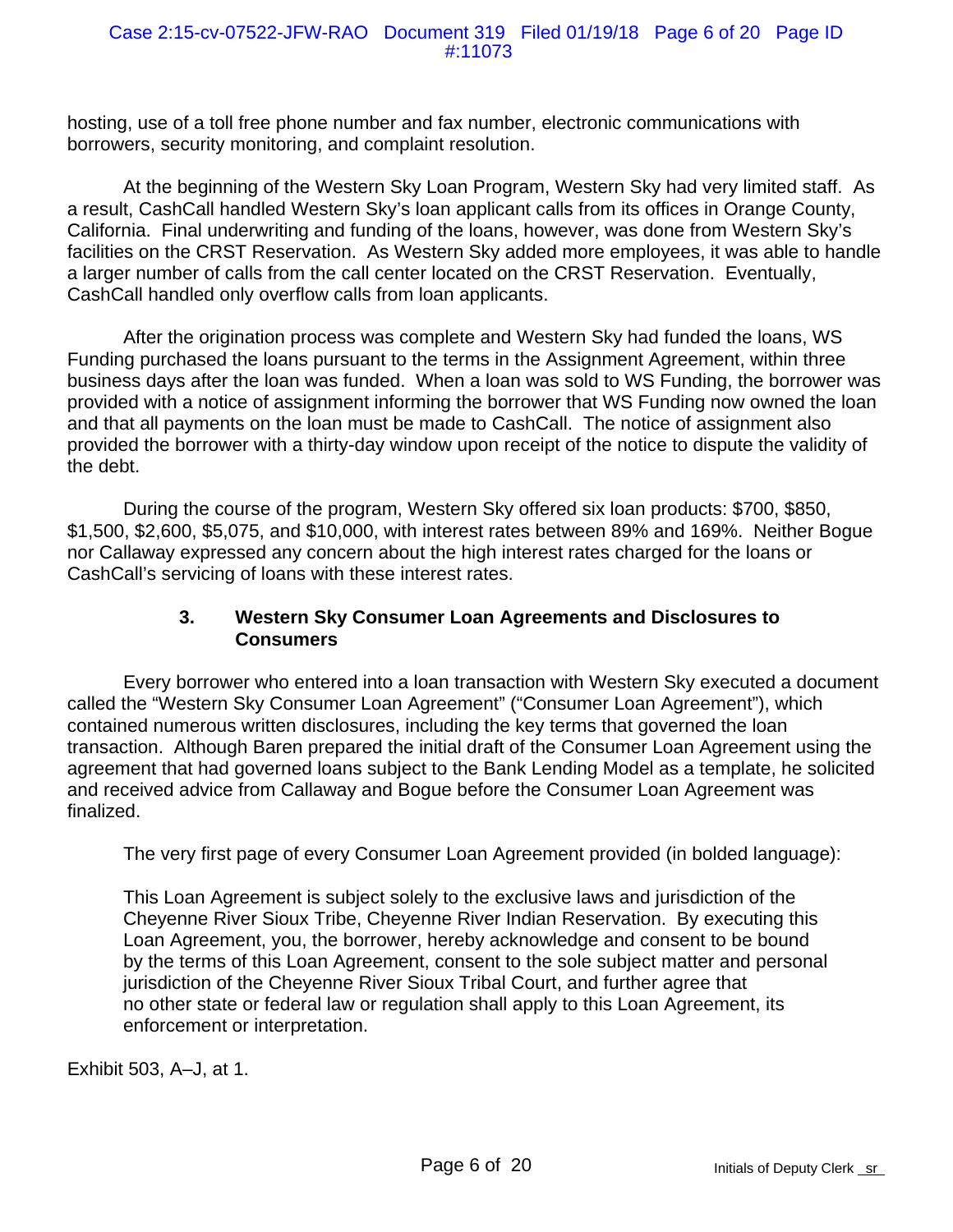In addition, every Consumer Loan Agreement contained a "Choice of Law" provision that identified the governing law. This provision stated:

This Agreement is governed by the Indian Commerce Clause of the Constitution of the United States of America and the laws of the Cheyenne River Sioux Tribe. We do not have a presence in South Dakota or any other states of the United States. Neither this Agreement nor Lender is subject to the laws of any state of the United States of America.

## Exhibit 503, A–J, at 3.

Every Consumer Loan Agreement also contained a provision that clearly disclosed, (pursuant to the Truth in Lending Act) the Annual Percentage Rate on the loan, the amount financed, the dollar amount of the finance charge, and the dollar amount of the total amount of payments the borrower would have paid after all scheduled payments were made. In addition, every Consumer Loan Agreement contained a payment schedule that outlined the amount of all required payments. Every Consumer Loan Agreement also explained that borrowers would be charged a late fee each time a payment was not made within 15 days of the due date, as well as a fee if a payment was returned due to insufficient funds.

### Exhibit 503, A–J, at 1.

The Western Sky loans could be paid off at any time without any penalty for early repayment and every Consumer Loan Agreement contained a provision that fully explained the right to pay off the loan at any time. Moreover, Western Sky specifically encouraged borrowers to pay the loans off early to avoid incurring the high interest charges. For example, the loan agreements executed by borrowers between February 2010 and July 2010 and October 2010 and August 2013 contained a provision that provided (in bolded language):

THIS LOAN CARRIES A VERY HIGH INTEREST RATE. YOU MAY BE ABLE TO OBTAIN CREDIT UNDER MORE FAVORABLE TERMS ELSEWHERE. EVEN THOUGH THE TERM OF THE LOAN IS 42 MONTHS, WE STRONGLY ENCOURAGE YOU TO PAY OFF THE LOAN AS SOON AS POSSIBLE. YOU HAVE THE RIGHT TO PAY OFF ALL OR ANY PORTION OF THE LOAN AT ANY TIME WITHOUT INCURRING ANY PENALTY. YOU WILL, HOWEVER, BE REQUIRED TO PAY ANY AND ALL INTEREST THAT HAS ACCRUED FROM THE FUNDING DATE UNTIL THE PAYOFF DATE.

## *E.g.*, Exhibit 503, A at 5.

Western Sky also charged a loan origination fee. This fee was subtracted from the proceeds disbursed to the borrower when the loan was funded. The origination fee became part of the overall note and was not paid until the borrower paid more than the amount that was disbursed. This fee was disclosed and described to borrowers as a "Prepaid Finance Charge." Indeed, every Consumer Loan Agreement contained a section that identified the amount financed, the amount paid to a borrower directly, and the amount of the pre-paid finance charge/origination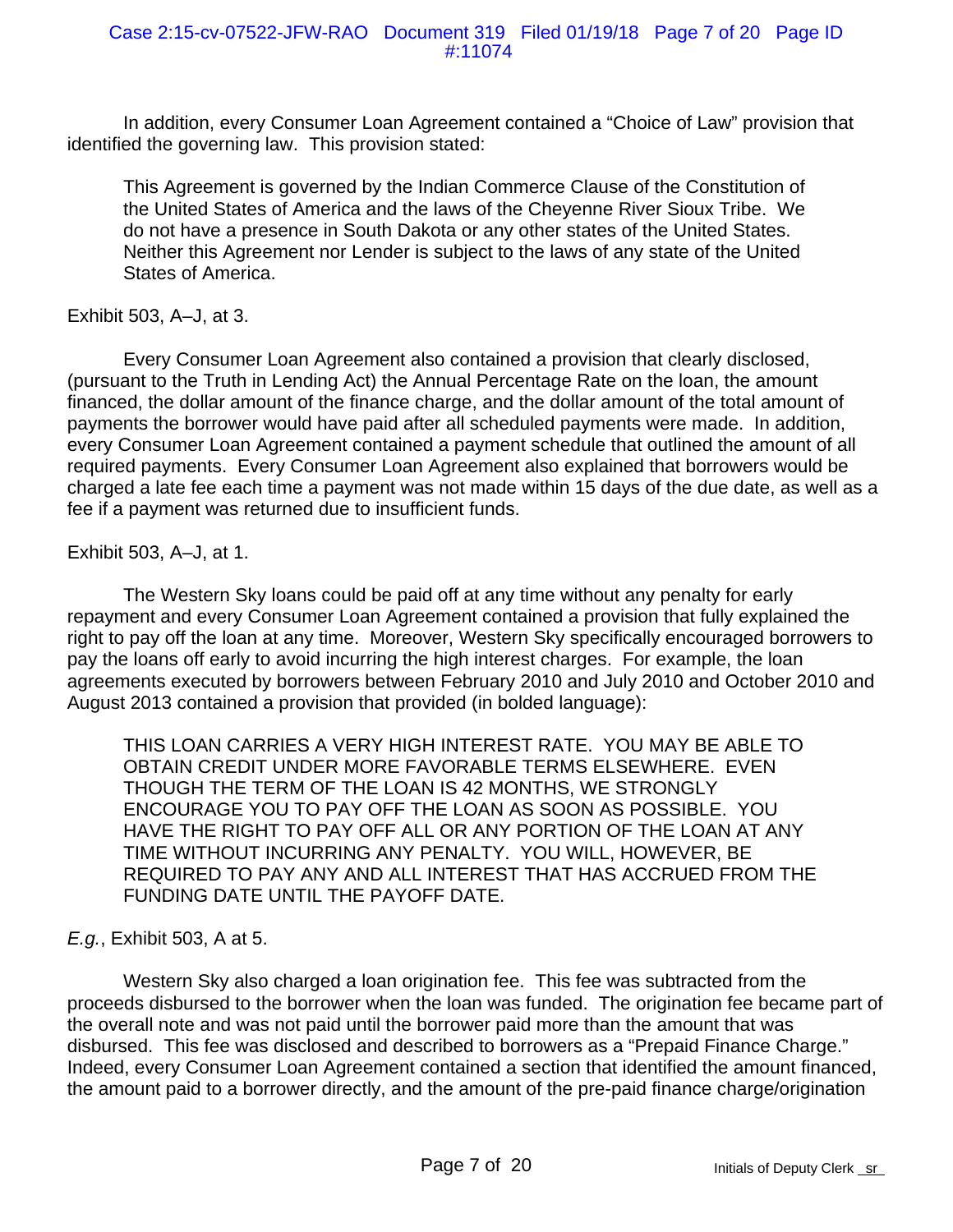fee. For example, a provision in a Consumer Loan Agreement for a \$2,600 loan clearly stated:

| <b>ITEMIZATION OF AMOUNT FINANCED</b>   |            |
|-----------------------------------------|------------|
| Amount Financed:                        | \$2,525.00 |
| Amount Paid to Borrower Directly:       | \$2,525.00 |
| Prepaid Finance Charge/Origination Fee: | \$75.00    |

*E.g.*, Exhibit 503, A at 2. The Consumer Loan Agreement also provided: "You promise to pay to the order of Western Sky or any subsequent holder of this Note the sum of **\$2,600**, together with interest calculated at **135.00%** per annum and any outstanding charges or late fees, until the full amount of this Note is paid." Exhibit 503, A at 2. The Consumer Loan Agreement further provided, "The Prepaid Finance Charge disclosed above is fully earned upon loan origination and is not subject to rebate upon prepayment or acceleration of this Note." Exhibit 503, A at 2.

Every Consumer Loan Agreement also contained an assignment provision. This provision advised the borrower that Western Sky "may assign or transfer this Loan Agreement or any of our rights under it at any time to any party." *E.g.*, Exhibit 503, A–J, at 3. Although none of the variations of the Consumer Loan Agreement stated that the loan would be assigned to WS Funding or contained any specific references to WS Funding or CashCall, within three days of a loan being sold to WS Funding, borrowers received a notice of assignment informing them that WS Funding now owned the loan and that all payments should be submitted to CashCall.

In addition to the disclosures in the Consumer Loan Agreement, borrowers received other oral and written disclosures regarding CashCall's involvement in the Western Sky Loan Program. For example, during the period of time that CashCall assisted with processing loan applications, a recorded disclaimer was played to individuals calling Western Sky who were routed to CashCall loan agents explaining that CashCall had been hired to help Western Sky process the loan applications. Loan applicants were also notified via email that CashCall was assisting Western Sky.

Moreover, twenty-four hours after a loan was sold to WS Funding, a notice of assignment was sent to the borrower, notifying the borrower that WS Funding now owned the loan, and that all payments must be remitted to CashCall. The notice of assignment gave the borrower a thirty-day window after receiving the notice to dispute the validity of the debt. The notice of assignment also stated that if a borrower did not dispute the validity of the assignment during the thirty-day time frame, CashCall would assume the debt to be valid. The notice of assignment was sent after a borrower had received the loan proceeds but before any payment was due on the loan.

Many borrowers who obtained Western Sky loans were repeat customers, meaning that once they paid off one Western Sky loan after it had been sold to WS Funding and serviced by CashCall, they applied for and received an additional loan from Western Sky. Indeed, over the course of the Western Sky Loan Program, over 15% of the loans issued to consumers were made to borrowers who had previously borrowed from Western Sky and repaid the loan, notwithstanding the assignment to WS Funding.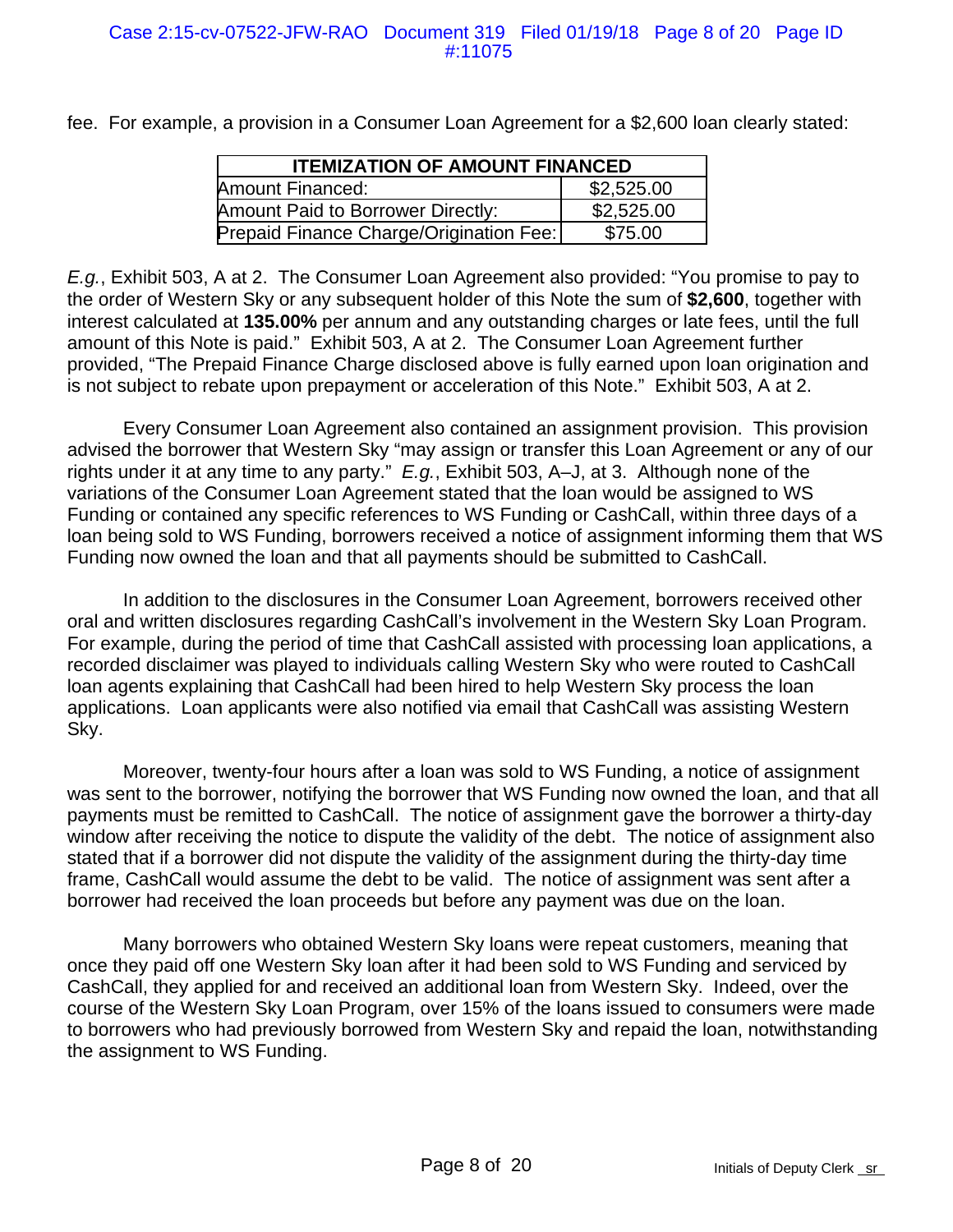## **E. Third Party Financing and Defense of the Tribal Lending Model**

In order for CashCall to purchase the Western Sky loans pursuant to the Assignment Agreement, it required substantial outside funding from third-party lenders. In September of 2009, CashCall approached Jefferies & Company ("Jefferies"), an investment banking firm, and other lenders about entering into a financing agreement to provide necessary funds for CashCall's mortgage loan business as well as its purchase of Western Sky loans. CashCall retained Callaway's law firm to prepare an opinion letter regarding the Western Sky Loan Program that could be shared with prospective financing partners. Callaway prepared an initial draft opinion letter, which was provided to Baren and Jefferies for their review. In the draft letter, Callaway discussed the tribal immunity doctrine and opined that because Western Sky was "chartered by the CRS[T] and [was] not completely independent of the tribe", the "Loan Agreements [would] not be subject to United States federal consumer protection law, or state limiting rates." Callaway also advised that she was aware of two state appellate decisions in which state regulatory authorities had unsuccessfully attempted to enforce state licensing laws against Indian tribal lenders. At the time, both appellate courts had instructed the relevant trial courts to determine whether the named lenders qualified as "arms of the tribe" and were, therefore, entitled to tribal immunity protection.

Jefferies' counsel reviewed the draft opinion letter and, on September 6, 2009, raised several concerns about the Tribal Lending Model and its ability to withstand attack from courts and regulators. Jefferies' counsel advised that she wanted the final draft of the opinion letter to directly address three concerns. First, Jefferies' counsel pointed out that the Supreme Court had previously held that although the doctrine of sovereign immunity protects Indian tribes, it does not protect individual tribal members or agents of the tribes. Thus, Jefferies' counsel wanted Callaway's opinion letter to directly opine on whether the doctrine of sovereign immunity would protect non-Indian tribe third parties that may assist tribes in activities that violate state law. Jefferies' counsel also pointed out that Callaway's statement in the draft opinion letter that the "Loan Agreements [would] not be subject to United States federal consumer protection law, or state limiting rates" needed additional substantiation. According to Jefferies' counsel's research of Supreme Court case law, "even if Western Sky successfully" asserted the doctrine of sovereign immunity as a "defense to suit, federal and state law would likely still apply to the Loan Agreements" which meant that "Western Sky could not enforce a contract that [did] not comply with applicable state or federal law in court." Finally, Jefferies' counsel noted that Callaway's draft opinion assumed that Western Sky, for purposes of the sovereign immunity doctrine, would be recognized as an Indian tribe by the United States, and it questioned whether there was any support from any federal court or a state supreme court for the proposition that Western Sky would enjoy tribal sovereign immunity in the same way as a recognized Indian tribe.

Baren also reviewed Callaway's initial draft opinion letter, and he advised Callaway that her letter contained several errors, including the erroneous statement that Western Sky was "organized under the laws of the CRS[T]." Callaway advised Baren that the draft opinion letter had included a "wish list" of assumptions—e.g., that Western Sky would be organized under the laws of the CRST, not South Dakota—and she promptly revised the letter to accurately state that Western Sky "is owned exclusively by Butch Webb, an enrolled Cheyenne River Sioux Nation member." In the revised draft, Callaway also removed the discussion of the Indian sovereign immunity doctrine and, instead, added an opinion that the Choice of Law provision in the Consumer Loan Agreement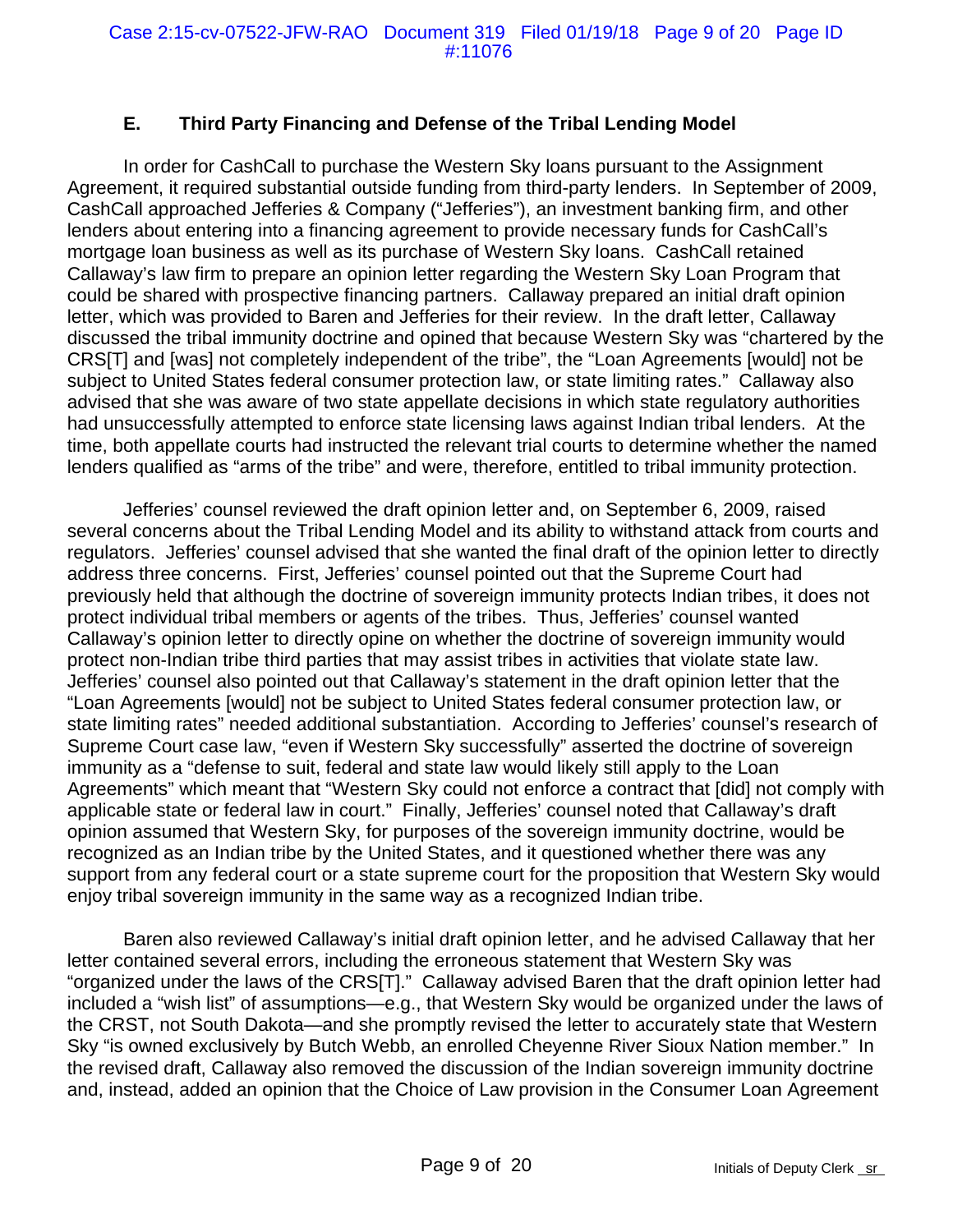stating that CRST law governed the transaction would be enforceable in 46 states as well as the District of Columbia and Puerto Rico.

Although Jefferies was unable to financially close the transaction with CashCall, Baren moved forward with the Western Sky Loan Program relying on Callaway's advice that state usury and licensing laws would not govern the loans made by Western Sky.

In October of 2009, after Callaway had additional discussions with Bogue about the Tribal Lending Model and, specifically, the issue of whether Indian-owned businesses would be subject to state usury and licensing laws, Bogue sent Callaway a memorandum explaining the Tribal Lending Model in more detail. After receiving Bogue's memorandum, Callaway advised Baren that "for belts and suspenders" Webb's company should be a tribal corporation so that they could represent that it was an "arm of the tribe". Callaway also encouraged Bogue to organize Western Sky under CRST law, but Bogue could not do so because there was no mechanism for such organization or incorporation under tribal law. Bogue indicated to Callaway, however, that such a mechanism may be "in the works".

In March of 2010, Callaway advised Bogue and Baren that she wanted to revisit restructuring the Western Sky Loan Program to quell CashCall's lenders' concerns about the Tribe Member Lending structure. According to Callaway, moving to an Arm of the Tribe Lending structure would facilitate CashCall's ability to obtain future financing and also allow Katten to represent to state regulators that Western Sky was organized under tribal law. Despite Callaway's suggestion that CashCall should consider restructuring to an Arm of the Tribe Lending structure, she never advised CashCall that the Tribe Member Lending structure was no longer defensible, and she never withdrew her opinion that the CRST choice of law provision was valid and enforceable. Indeed, in April of 2010, Katten issued an opinion letter to third-party lender Centurion Credit Resources stating that the choice of law provision designating CRST as the applicable law was enforceable in 48 states as well as the District of Columbia and Puerto Rico. In addition, in May of 2010, Callaway advised Baren that there was "good law" supporting the proposition that state and federal laws would not apply to transactions entered into with a tribal member's business entity.

On May 14, 2010, Western Sky's counsel, Bogue, also opined that CRST law applied to the Western Sky loans and that the loans were enforceable. Exhibit 502, A. According to Bogue, Western Sky was an "entity duly and lawfully licensed by the [CRST] to make and issue such loans" and, therefore, the provisions in the Consumer Loan Agreement stating that CRST law applied were enforceable. Exhibit 502, A.

As the Western Sky Loan Program grew, CashCall became involved in many financing transactions whereby sophisticated third-party lenders—including financial services companies, investment funds, and speciality finance companies—provided hundreds of millions of dollars in financing to CashCall to facilitate WS Funding's purchase of loans from Western Sky. Katten regularly issued two opinion letters for each of the transactions: a general corporate opinion and a regulatory opinion. The regulatory opinion focused on the legality of CashCall's ability to purchase and enforce the loans issued by Western Sky at the very high interest rates and terms stated in the loan agreements. In addition, Bogue issued opinions—which were referenced in and relied on in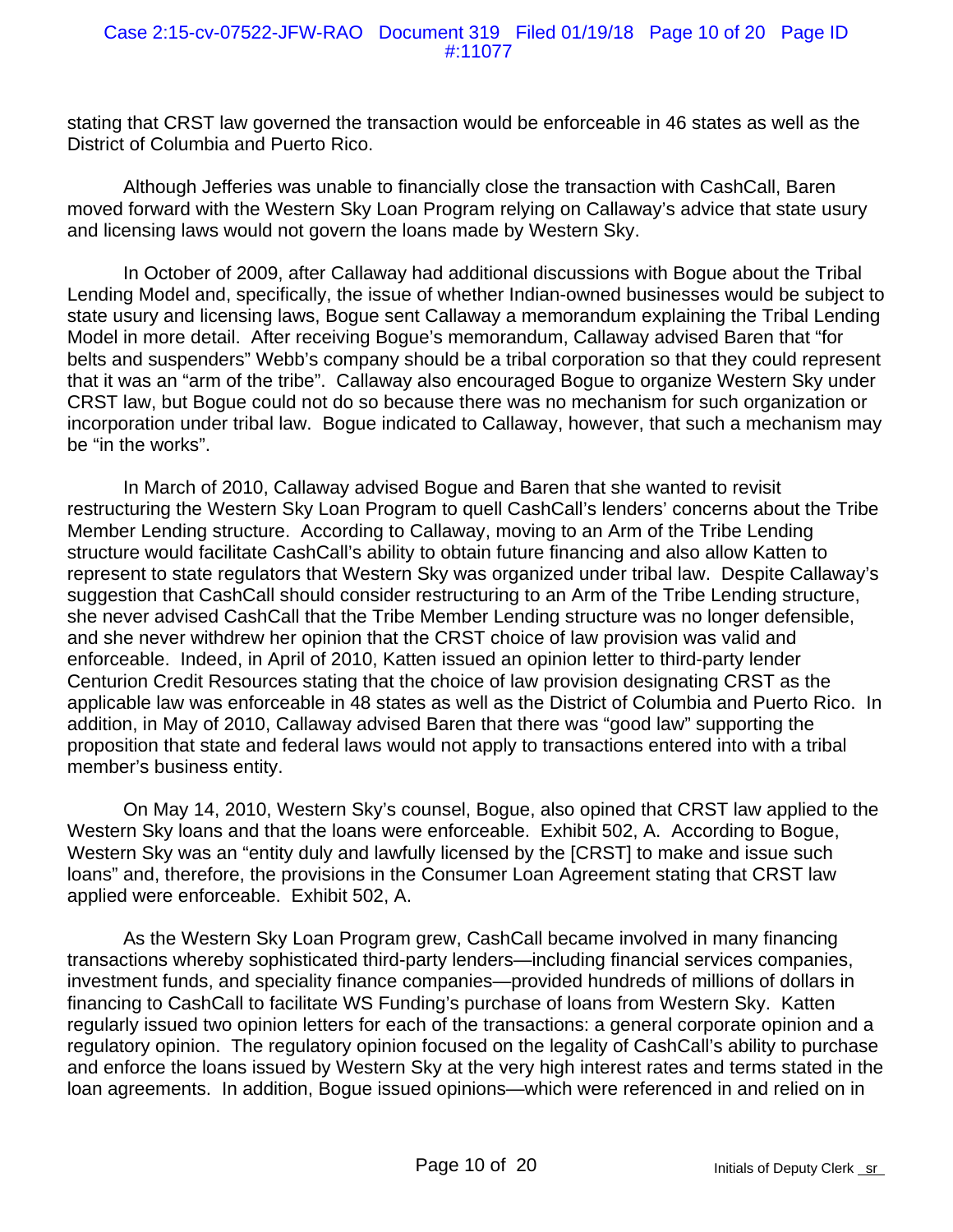#### Case 2:15-cv-07522-JFW-RAO Document 319 Filed 01/19/18 Page 11 of 20 Page ID #:11078

Katten's opinion letters—that opined on Western Sky's ability to make loans under CRST law and transfer the loans to CashCall and on CashCall's ability to collect or enforce the loans. Indeed, Bogue provided multiple opinion letters stating that the "fees and rates contained within [the Western Sky loans] are in compliance with any applicable requirements of the Cheyenne River Sioux Tribe." Exhibits 502a–502m. In addition, both Bogue and Callaway continued to maintain that CRST law applied to the loan agreements and that CashCall was able to enforce the terms of the loan agreements.

Although Callaway advised Baren in February of 2011 that she "felt more strongly than ever that Western Sky" needed to "firm up its structure to fit in the arm of the tribe box", she never withdrew or changed her opinion that the Tribe Member Lending structure was legally defensible or specifically advised CashCall that it was absolutely necessary to change to an Arm of the Tribe Lending structure. Although Baren agreed that Western Sky "should be formed with the tribe for 100 different reasons" and he stated that he expected "to have that done in a week or so," he testified that he did not think the "arm of the tribe" issue was crucial to CashCall's ability to adequately respond to inquiries by state regulators. Callaway generally agreed with Baren's assessment and indicated that her concern about the "arm of the tribe" issue was really "about the longevity of the product" and the "domino effect" that a negative finding may have on CashCall.

Indeed, Callaway continued to opine that the choice of law provision in the Consumer Loan Agreement was enforceable. For example, on December 31, 2012, Katten issued an opinion letter to several third-party lenders stating the choice of law provision in the Consumer Loan Agreement designating CRST law as the applicable law was enforceable and that, pursuant to the Assignment Agreement, CashCall would acquire all rights Western Sky enjoyed as the lender. In the letter, Katten also relied on an opinion from Bogue, dated December 28, 2012, stating that the loans were not subject to state or federal law. Similarly, in connection with a financing transaction that CashCall entered into with third-party lenders on January 31, 2013, Katten, again, issued an opinion letter stating that the choice of law provision in the Consumer Loan Agreement designating CRST law as the applicable law was enforceable and that, pursuant to the Assignment Agreement, CashCall would acquire all rights Western Sky enjoyed as the lender. In the letter, Katten also referenced and relied on Bogue's opinion letter, dated January 30, 2012, opining that the loans were not subject to state or federal law. $4$ 

#### **F. Regulatory Actions Against Defendants and the Winding Down of the Western Sky Loan Program**

In August of 2011, the state of Washington filed an enforcement action against CashCall, alleging violations of Washington state law, based on CashCall's servicing of Western Sky loans.<sup>5</sup>

<sup>&</sup>lt;sup>4</sup> During cross-examination, Baren understandably could not locate Bogue's January 30, 2012 letter because it was not offered by either party. However, Baren testified that the January 30, 2012 letter was probably a "cookie cutter" of Bogue's December 12, 2011 letter.

<sup>&</sup>lt;sup>5</sup> By this time, regulators had also commenced lawsuits against Western Sky and Webb challenging whether they were protected by Indian sovereign immunity. On January 27, 2011, the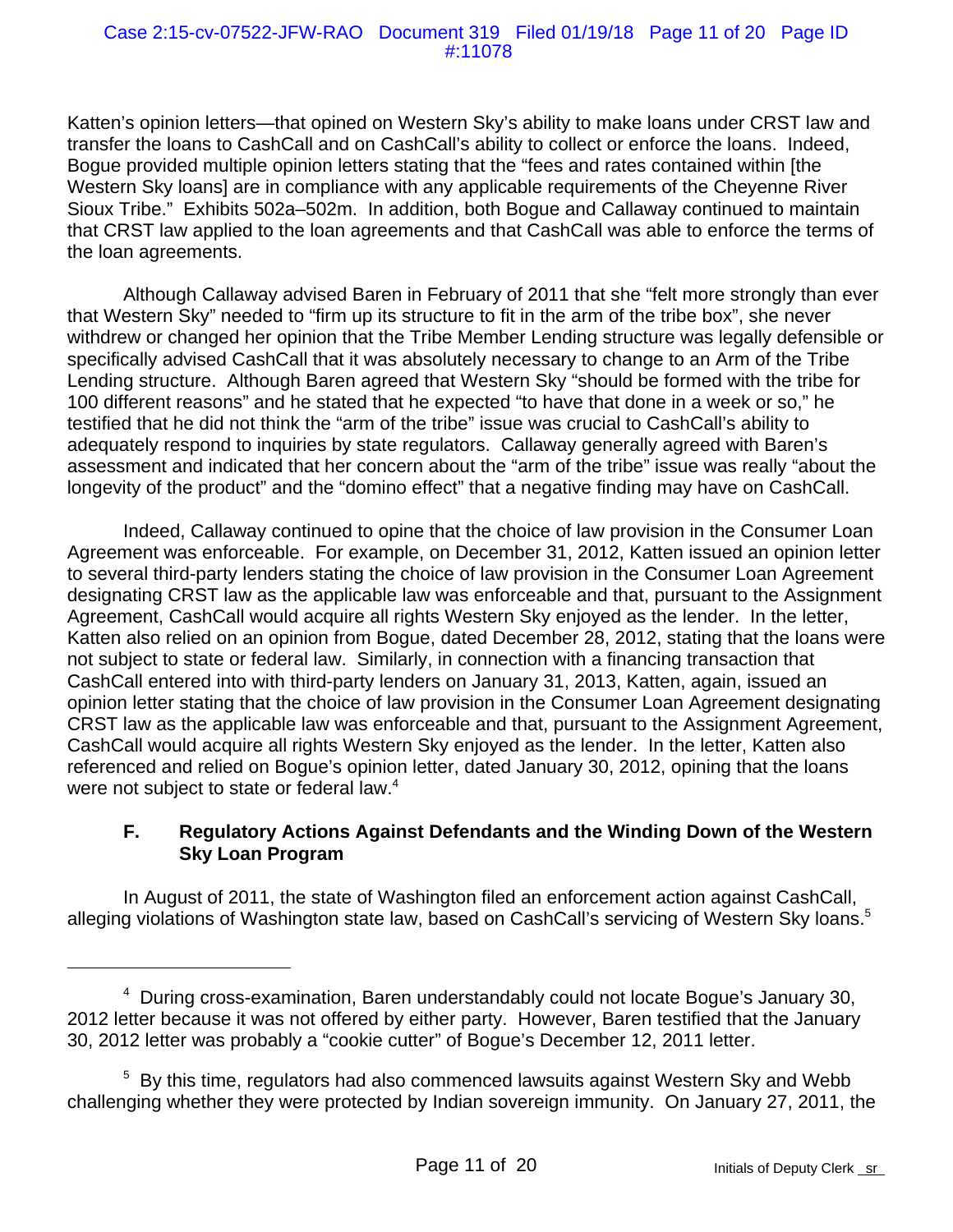Regulators in several other states subsequently filed similar actions against CashCall. As a result, beginning in 2012, CashCall decided to stop purchasing Western Sky loans issued to borrowers who resided in those states.

On March 6, 2013, Reddam and Baren met with Callaway and two other lawyers at Katten to discuss the increasing number of regulatory investigations and litigation challenging CashCall's Tribal Lending Model. During the meeting, Callaway reassured Baren and Reddam that she believed that the Tribal Lending Model was legally sound despite the unfavorable shift in the regulatory climate.

On March 25, 2013, Callaway contacted Baren via e-mail to suggest possible changes to the Tribal Lending Model. Callaway explained that in her experience, states were "accepting [of] an arm-of-the-tribe lending model" because they acknowledged "that they cannot regulate tribes or their arms." Exhibit 528 (internal quotation marks omitted). Callaway explained, however, that CashCall's business competitors were challenging the "arm-of-the-tribe" lending model and suggesting that service providers using this model be challenged for "aiding and abetting illegal lending." Exhibit 528 (internal quotation marks omitted). As a result, Callaway recommended that CashCall limit its lending activities to one of three areas: (1) lending funds to the tribe to make the loans; (2) providing services to the tribe (e.g., marketing, underwriting, software, collections overflow); or (3) purchasing a participation interest in the loans made by the tribe so that the tribe retained ownership of the loans and would be able to argue for sovereign immunity based on its ownership. Exhibit 528. Notwithstanding that advice, Callaway never specifically withdrew or modified her previous opinion that the Tribal Lending Model was defensible and that the Choice of Law provision in the Consumer Loan Agreement was enforceable. Indeed, Katten and Callaway continued to represent CashCall in several pending and subsequently filed lawsuits involving the Western Sky Loan Program and vigorously defended the Tribe Member Lending structure.

In August of 2013, CashCall became increasingly concerned about the viability of the Western Sky Loan Program. Accordingly, Baren consulted with Dr. Gavin Clarkson—an expert in Indian Law, Tribal Entrepreneurship, and Indian Finance—regarding the structure of the Western Sky Loan Program. Dr. Clarkson opined that because Western Sky was owned by a member of the CRST, it was entitled to the rights and immunities of a tribal member, including protection from state regulation. Dr. Clarkson further opined that Western Sky's sales of the loans to WS Funding did not change the character of the loans or his view that state laws were not applicable. Dr. Clarkson's opinions were entirely consistent with the advice provided by Callaway and Bogue.

Attorney General of Colorado filed a lawsuit in Colorado state court naming Western Sky and Webb, alleging that Western Sky's issuance of installment loans to Colorado consumers violated state laws because Western Sky had failed to obtain a lender license and the interest on the loans exceeded the maximum rate allowed under Colorado law. In addition, on February 15, 2011, the Commissioner of Financial Regulations in Maryland filed an administrative action against Western Sky, Webb, and three payday lending companies owned by Webb. Like Colorado, Maryland alleged that Western Sky and Webb violated state law by failing to obtain a lender license and making loans with interest rates exceeding the rates allowed under state law.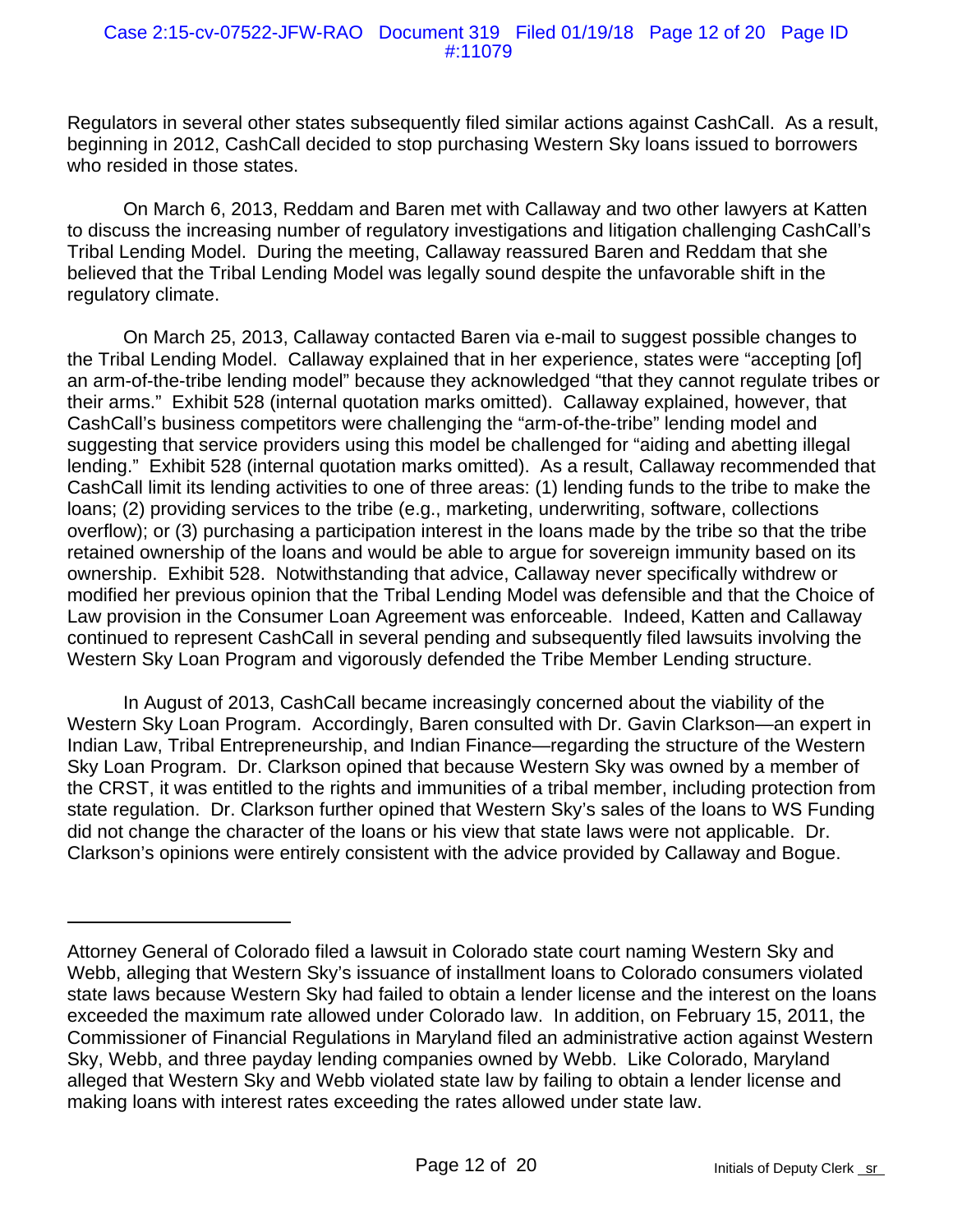In August of 2013, the New York Attorney General (the "NYAG") filed a high-profile lawsuit naming CashCall, Reddam, and WS Funding and alleging violations of New York's usury and licensing laws. The NYAG sought penalties and restitution of all loan payments made by New York residents who had obtained loans from Western Sky. Although Callaway and Bogue continued to defend the Tribal Lending Model, the number of regulatory actions convinced Reddam that it was in CashCall's best interest to end the program. Specifically, Baren and Reddam credibly testified that the publicity surrounding the NYAG's lawsuit was extremely detrimental to CashCall's mortgage lending business, which was separate from the Western Sky Loan Program. Baren further testified that Freddie Mac immediately terminated its relationship with CashCall, and CashCall ultimately voluntarily suspended sales to Fannie Mae in light of pressure from the NYAG lawsuit. As a result of the NYAG's action and other regulatory actions filed in other states, CashCall made a business decision to discontinue purchasing loans from Western Sky. Accordingly, in September of 2013, CashCall notified Western Sky that it would stop purchasing all Western Sky loans and the Western Sky Loan Program ended.

### **G. Defendants Terminate Their Relationship with Katten and Callaway**

On September 30, 2013, Callaway prepared a memorandum to Baren attempting to memorialize that Baren had told Katten "that the Western Sky entity structure was to be an arm of the tribe structure" and that both Callaway and Katten had repeatedly urged Baren, orally and in writing, to "have the structure changed." According to Baren's e-mail response to Callaway, he was "shocked" at the sudden change in Callaway's position. Baren concluded that Callaway was being dishonest given that she had introduced him to Webb and knew that Western Sky could not be structured as an "arm of the tribe" entity under CRST law. As a result, CashCall terminated Callaway and Katten and hired another law firm to take over of CashCall's litigation matters.

#### **H. The CFPB Files This Action**

The CFPB filed this action against Defendants on December 16, 2013. It filed the First Amended Complaint ("FAC") on March 21, 2014. In the FAC, the CFPB alleges that Defendants have engaged in unfair, deceptive, and abusive acts and practices in violation of the CFPA. On June 30, 2016, the CFPB filed a Motion for Partial Summary Judgment as to liability only. On August 31, 2016, the Court granted the CFPB's Motion finding Defendants violated the CFPA.

#### **Conclusions of Law**

## **I. Jurisdiction and Venue**

The Court has subject matter jurisdiction over this action because it presents a federal question and is brought by an agency of the United States. *See* 28 U.S.C. §§ 1331, 1345. The Central District of California is the appropriate venue because a substantial part of the events that gave rise to this action occurred here and Defendants do business here. 28 U.S.C. §§ 1391(b)(2), 5564(f).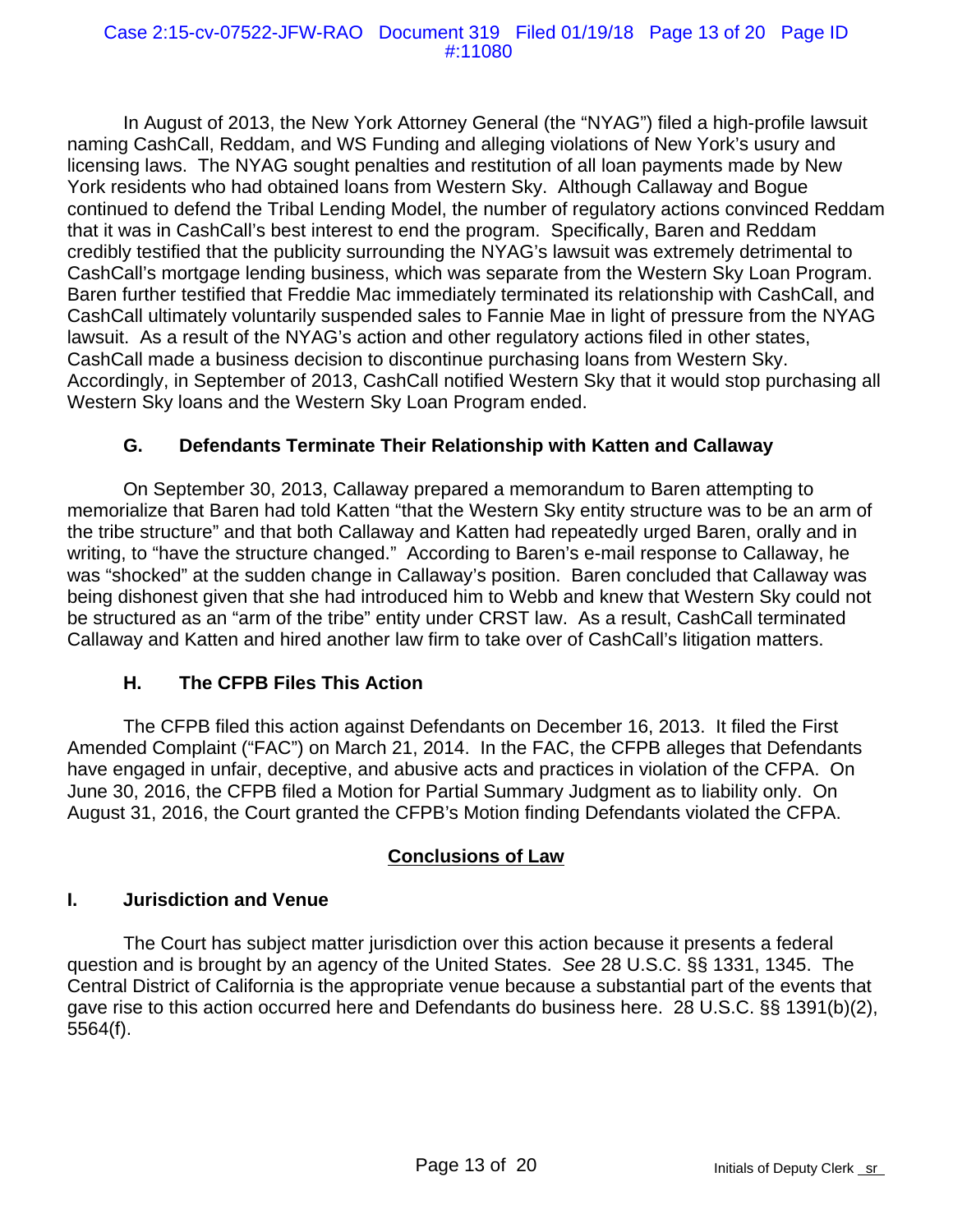### **II. Discussion**

In the FAC, the CFPB alleged that Defendants have engaged in unfair, deceptive, and abusive acts and practices in violation of the CFPA. Under Section 5536(a)(1)(B) of the CFPA, it is unlawful for any covered person "to engage in any unfair, deceptive, or abusive act or practice." Pursuant to the CFPA, an "act or practice is deceptive if: (1) there is a misrepresentation, omission, or practice that, (2) is likely to mislead consumers acting reasonably under the circumstances, and (3) the representation, omission, or practice is material." *Consumer Fin. Prot. Bureau v. Gordon*, 819 F.3d 1179, 1192–93 (9th Cir. 2016) (internal citation and quotation marks omitted). In its Order granting the CFPB's Motion for Partial Summary Judgment, the Court held that CashCall was the true lender and, therefore, CashCall, WS Funding, and Delbert engaged in a deceptive practice within the meaning of the CFPA when servicing and collecting on Western Sky loans by creating the false impression that the loans were enforceable and that borrowers were obligated to repay the loans in accordance with the terms of their loan agreements. The Court also held that Reddam is individually liable under the CFPA because he participated directly in and had the ability to control CashCall's, Delbert's, and WS Funding's deceptive acts. Accordingly, the sole issue remaining for trial was the appropriate remedy for Defendants' violation of the CFPA. The CFPB seeks restitution in the amount of \$235,597,529.74, a statutory penalty in the amount of \$51,614,708, and a permanent injunction.

### **A. Restitution**

The Court has "broad authority to impose appropriate remedies", including restitution, "for any violations" of the CFPA. 12 U.S.C. § 5565(a). However, a Court is not required to award restitution merely because a defendant violates the CFPA. *See Consumer Fin. Prot. Bureau v. Nationwide Biweekly Admin., Inc.*, 2017 WL 3948396, at \*1, 11 (N.D. Cal. Sept. 8, 2017). Rather, the CFPB bears the burden of proving that restitution is an appropriate remedy and that the amount of restitution it seeks represents a defendant's unjust gains. *Id.* Based on the testimony and exhibits received in evidence at trial, the Court concludes that the CFPB did not satisfy its burden of proving that restitution is an appropriate remedy in this action.

### **1. The CFPB Did Not Show that Restitution Is an Appropriate Remedy In this Action**

At trial, the CFPB attempted to prove that restitution is an appropriate remedy because Defendants engaged in a deliberate scheme to evade consumer protection laws with loans that were deceptive towards consumers in violation of the CFPA. CFPB's Post-Trial Brief at 1–2. The CFPB also claims that Defendants concealed their involvement in the Western Sky Loan Program from consumers so that borrowers would not realize that CashCall was the true lender and, therefore, the loans were illegal and potentially uncollectible. *Id.* at 4. According to the CFPB, restitution is appropriate when a contract is procured by fraud or is otherwise unenforceable. *Id.* at 2. Because Defendants collected interest and fees on Western Sky loans that may have been void or unenforceable under state usury and licensing laws, the CFPB argues that fairness dictates that Defendants return this money to consumers. *Id.* at 3. However, although the CFPB advances several arguments in support of restitution, it failed to prove by a preponderance of the credible evidence that restitution is appropriate.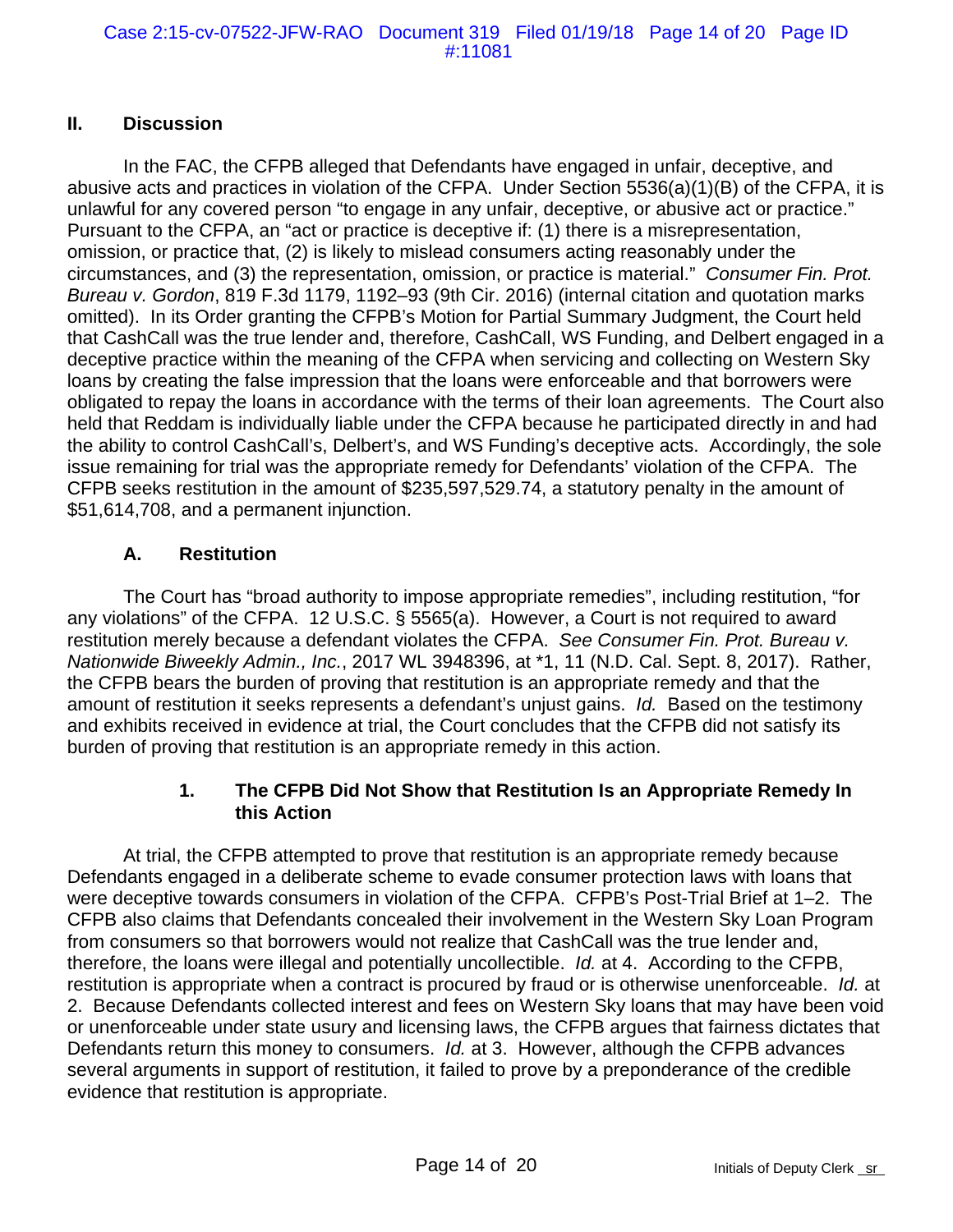#### Case 2:15-cv-07522-JFW-RAO Document 319 Filed 01/19/18 Page 15 of 20 Page ID #:11082

The CFPB did not show that Defendants intended to defraud consumers or that consumers did not receive the benefit of their bargain from the Western Sky Loan Program. The majority of case law in the Ninth Circuit addressing the CFPA and the appropriateness of restitution stems from cases in which a defendant has engaged in a type of fraud that is akin to what is commonly referred to as that of a "snake oil salesman." *See Nationwide*, 2017 WL 3948396, at \*11. In these cases, a defendant's scheme to defraud typically uses fraudulent misrepresentations to dupe consumers into believing they are purchasing something other than what they actually receive. *See F.T.C. v. Figgie, Inc.*, 994 F.2d 595, 604 (9th Cir. 1993) ("the seller's misrepresentations tainted the customers' purchasing decisions. If they had been told the truth, perhaps they would not have bought rhinestones at all or only some . . . . The fraud in the selling, not the value of the thing sold, is what entitles consumers in this case to full refunds for each [product] that is not useful to them."). However, these cases are inapposite. The CFPB failed to present any evidence that Defendants set out to deliberately mislead consumers as to the nature of the Western Sky Loan Program or otherwise intended to defraud them or that consumers anticipated receiving a benefit that they did not actually receive under the loan agreements. Although the CFPB attempts to equate Defendants' actions with those of the defendants in *Figgie* by arguing that Defendants' concealment of the true lender of the Western Sky loans tainted borrowers' decisions to enter into the loans, it did not present any evidence to establish this fact. Indeed, the CFPB did not present testimony from a single consumer that suggests that a borrower would not have entered into a loan transaction if they had known that CashCall—not Western Sky—was the true lender.

The CFPB relied heavily on evidence that Defendants created the Western Sky Loan Program to avoid state licensing and usury laws in an attempt to prove that Defendants acted fraudulently; however, this evidence is not sufficient to meet its burden of proof. Indeed, companies frequently structure business operations and transactions to minimize exposure to unfavorable laws and regulations. *See Ratzlaf v. United States*, 510 U.S. 135,146 (1994) ("Courts have noted many occasions on which persons, without violating any law, may structure transactions in order to avoid the impact of some regulation or tax.") (internal citation and quotation marks omitted); *see also Costa v. Keppel Singmarine Dockyard PTE, Ltd.*, 2003 WL 24242419, at \*11 (C.D. Cal. April 24, 2003) ("Beech exercised its right to structure its affairs in a manner calculated to shield it from the general jurisdiction of the courts of other states such as Texas, carefully requiring the negotiation, completion, and performance of all contracts in Kansas. Beech has not afforded itself the benefits and protections of the laws of Texas, but instead has calculatedly avoided them"). For example, businesses commonly seek to avoid unfavorable tax laws by structuring transactions to minimize tax liability. As the Supreme Court has stated, businesses are generally free to structure their affairs as they see fit, including using lawful structuring, such as creating holding companies, to minimize taxes, which is analogous to what Defendants did in this case. *See CIR v. First Sec. Bank of Utah NA*, 405 US 394, 400 (1972).

There simply was no evidence that Defendants decided to embark on an unlawful scheme to structure the Western Sky Loan Program to defraud borrowers. On the contrary, Reddam saw a legitimate need for these types of loans and set out to establish a program that would permit Defendants to lawfully enter this market. The evidence presented demonstrated that Baren and Reddam only agreed to participate in the Western Sky Loan Program after consulting with prominent legal counsel and receiving advice that the structure of the Western Sky Loan Program was not unlawful. Although this Court has previously held that advice of counsel is not a defense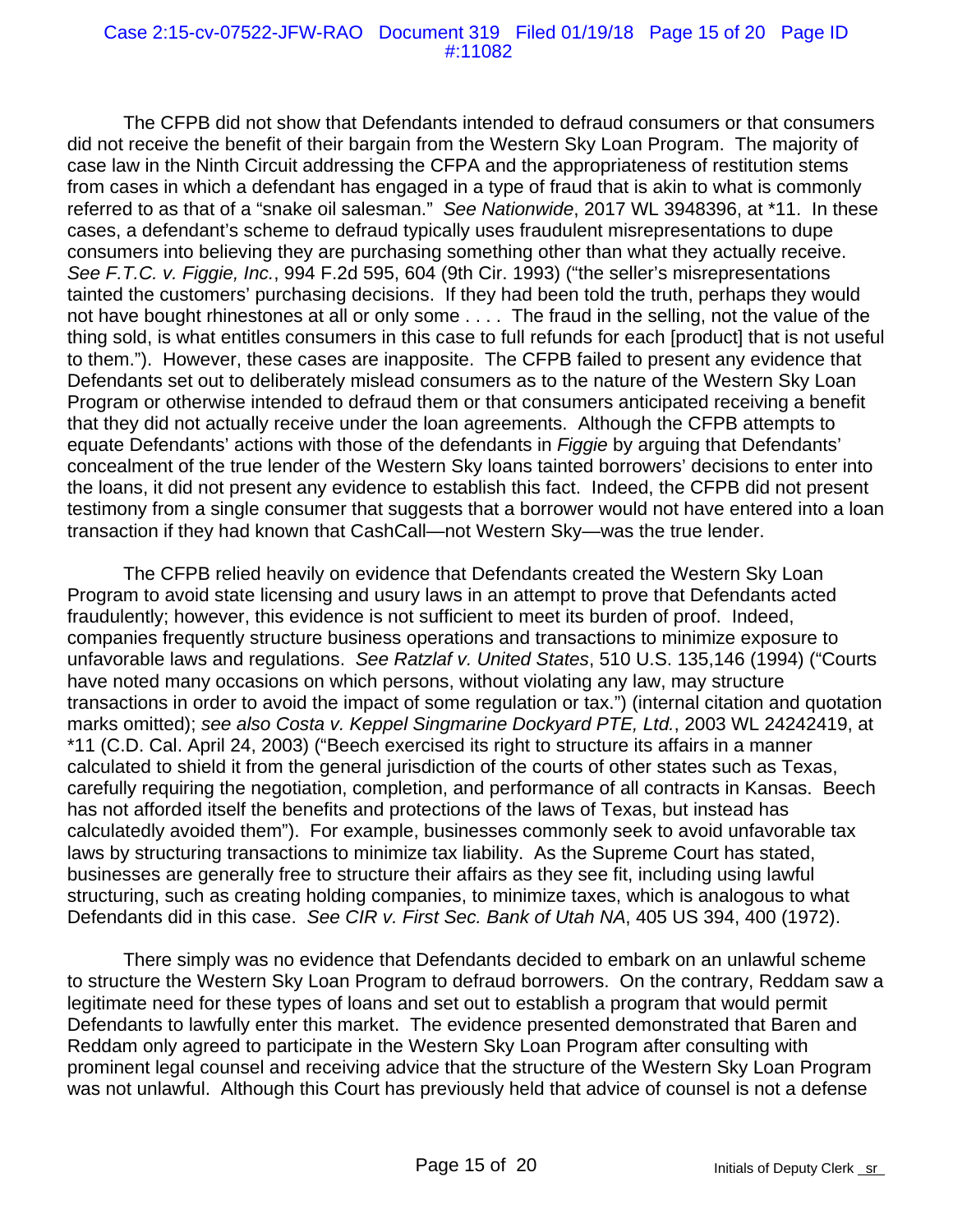#### Case 2:15-cv-07522-JFW-RAO Document 319 Filed 01/19/18 Page 16 of 20 Page ID #:11083

to liability, it is relevant to the determination of whether restitution is an appropriate remedy. *See Chase v. Trs. of W. Conference of Teamsters Pension Tr. Fund*, 753 F.2d 744, 753 (9th Cir. 1985) ("The trustees' reliance on counsel's determination that owner-drivers were eligible to participate in the plan weighs against restitution."). In this case, the uncontradicted testimony established that Reddam and Baren relied on Callaway's advice when structuring the Western Sky Loan Program, which was virtually identical to the unchallenged Bank Lending Model, and that they continued to rely on her advice throughout the duration of the program. Notwithstanding the extensive crossexamination of Baren by the CFPB's counsel, Baren consistently and credibly defended the Western Sky Loan Program and CashCall's reliance on outside counsel in adopting the Tribal Lending Model. Specifically, during cross-examination, Baren acknowledged that several early drafts of Callaway's opinion letters contained errors but also pointed out that by the time the program was ready to launch, those errors, with the exception of one minor mistake—that Western Sky was recognized as an Indian Tribe by the United States of America—had been corrected.

Moreover, the evidence established that it was reasonable for CashCall to rely on Callaway's advice because at the time, no court had ruled on the Tribal Lending Model or concluded that it was unlawful. Indeed, it was not until this Court's true lender determination that Defendants could have known that the program violated the CFPA. As Defendants' point out, the CFPB's theory of enforcement in this action is "unique", and the Court's finding of liability was premised solely on its determination of the discrete issue that CashCall was the true lender under the structure of the Western Sky Loan Program.

In addition, the CFPB contends that the terms of the loan agreements were deceptive and that the deceptive terms, themselves, constitute additional fraud in the selling of the product, which justifies restitution. However, the CFPB did not present credible evidence to support this assertion. For example, there was no testimony from consumers that they were confused about the terms of the loans or the fees. In contrast, Defendants presented credible and persuasive evidence that they made every effort to inform consumers about all material aspects of the loans. For instance, every Consumer Loan Agreement clearly and plainly disclosed the terms of the loans—including the exorbitant interest rates and relevant fees. In addition, every Consumer Loan Agreement also stated that Western Sky may assign the loans and once WS Funding purchased the loans, consumers received a notice of assignment informing them that their loans had been sold and would be serviced by CashCall.

Finally, the evidence indicated quite clearly that consumers received the benefit of their bargain—i.e., the loan proceeds. As previously discussed, Defendants plainly and clearly disclosed the material terms of the loans to consumers—including fees and interest rates—before the loan were funded. Accordingly, the Court cannot conclude that Defendants acted in bad faith, resorted to trickery or deception, or have been guilty of fraud in connection with the origination of the loans that are issue in this case. As a result, the Court finds that the CFPB did not carry its burden of proving that restitution is appropriate in this case.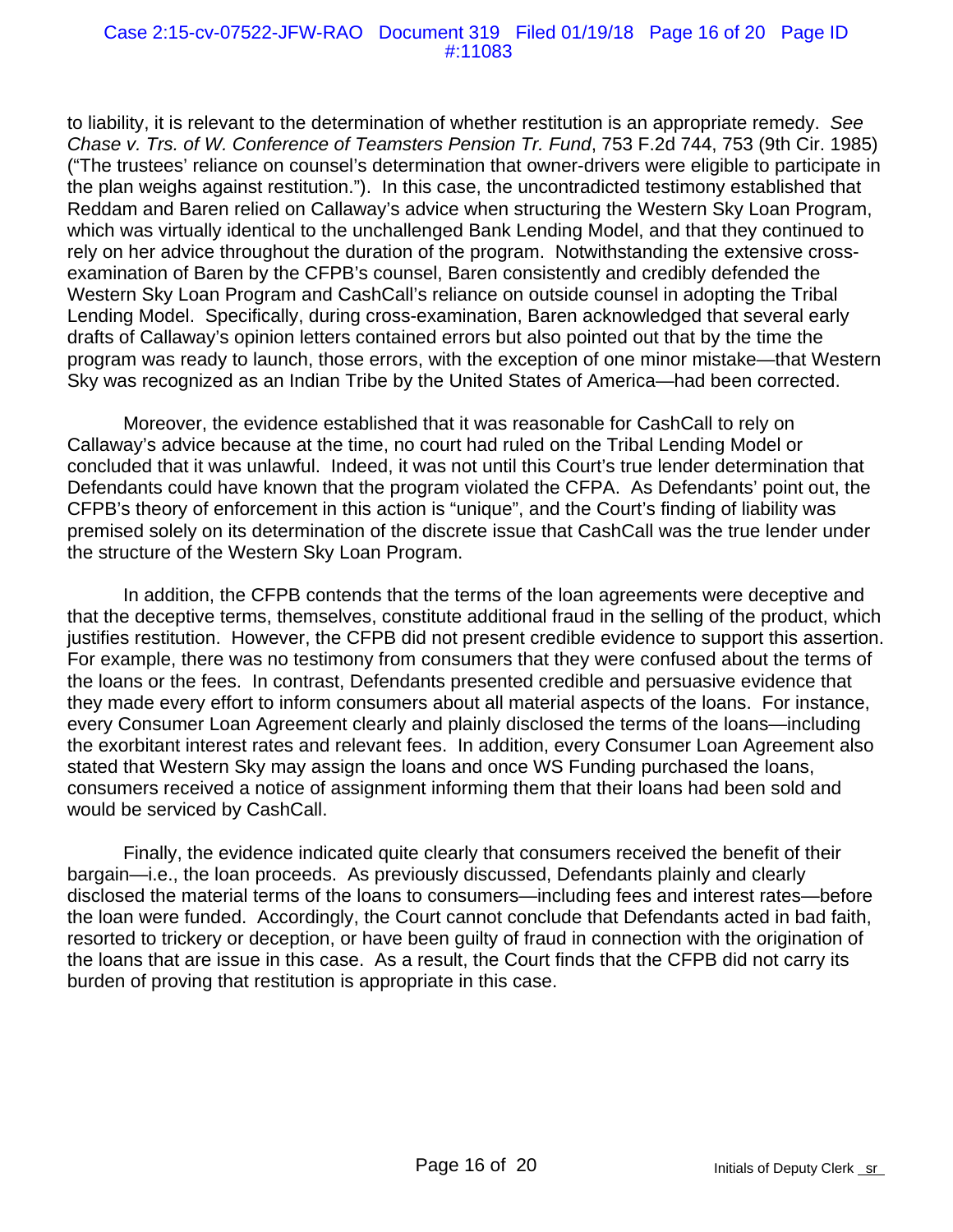## **2. The CFPB Did Not Prove that the Amount of Restitution It Seeks Is Appropriate**

The Court also concludes that even if the CFPB could have established that restitution is an appropriate remedy (which it did not), the CFPB did not show that the amount of restitution it seeks is appropriate. The Ninth Circuit has adopted a two-step burden shifting framework for calculating restitution awards under the Federal Trade Commission Act ("FTCA") and has applied this test to actions brought under the CFPA. *See Gordon*, 819 F.3d at 1195. First, the CFPB must prove that the amount it seeks in restitution reasonably approximates the defendant's unjust gains. *Id.* If the CFPB makes this threshold showing, the burden shifts to the defendant to demonstrate that the net revenue figure overstates the defendant's unjust gains. *Id.*

The CFPB seeks an enormous restitution award in the amount of \$235,597,529.74. However, the CFPB failed to present credible evidence demonstrating this is the appropriate amount of restitution. Indeed, its only witness, Ryan Thomas, specifically admitted that he did not make any attempt to determine whether this amount was appropriate for restitution. Trial Tr. 410:21–24, 411:21–25. Nevertheless, the CFPB argues that the Court should simply accept this amount because it represents the total interest and fees Defendants collected on the void loans at issue in this case, less any previous settlement payments. Although a "district court may use a defendant's net revenues as a basis for measuring" restitution, there was no credible evidence that this number represents Defendants' net revenues from the loans issued through the Western Sky Loan Program to borrowers in the relevant states. *See Gordon*, 819 F.3d at 1195. In fact, Thomas admitted on cross-examination that he did not believe that the CFPB's proposed restitution amount was netted to account for expenses. Trial Tr. 419:7–24.

In addition, the CFPB also failed to present any evidence that its proposed restitution approximates Defendants' unjust gains. *See F.T.C. v. Commerce Planet, Inc.*, 815 F.3d 593, 603 (9th Cir. 2016) (explaining that when analyzing whether the amount of a restitution award is appropriate, a court should not focus on what a consumer lost, but rather, the defendants' unjust gains.); *F.T.C. v. Zamani*, 2011 WL 2222065, at \*13 (C.D. Cal. June 5, 2011) ("it is error to simply conclude that the total amount paid by consumers constitutes [a] defendant's unjust enrichment without accounting for refunds and actual services rendered.") (internal citation and quotation marks omitted). As Thomas admitted on cross-examination, he did not examine or even review the relevant states' usury laws or undertake any analysis of the payment status of individual loans. Trial Tr. 420:8–19, 421:1–12. Thomas also conceded that he did not attempt to analyze whether the CFPB's proposed restitution award would create a windfall for borrowers, including those who may not have made any payments on their loans. Trial Tr. 421:23–422:2, 437:4–12. Indeed, it is clear from Thomas's testimony that he did not perform any analysis of the data presented to him. In a telling admission, Thomas testified that he simply "was just adding up total amount of principal that someone paid, the amount of interest that someone paid, and the amount of fees that someone paid" without any consideration of the underlying data. Tr. Transcript 441:12–16. In contrast, Defendants presented substantial credible evidence that the CFPB's proposed restitution award does not approximate Defendants' unjust gains. Accordingly, the Court concludes that the CFPB did not meet its burden of proving that the amount of restitution it requests represents Defendants' unjust gains.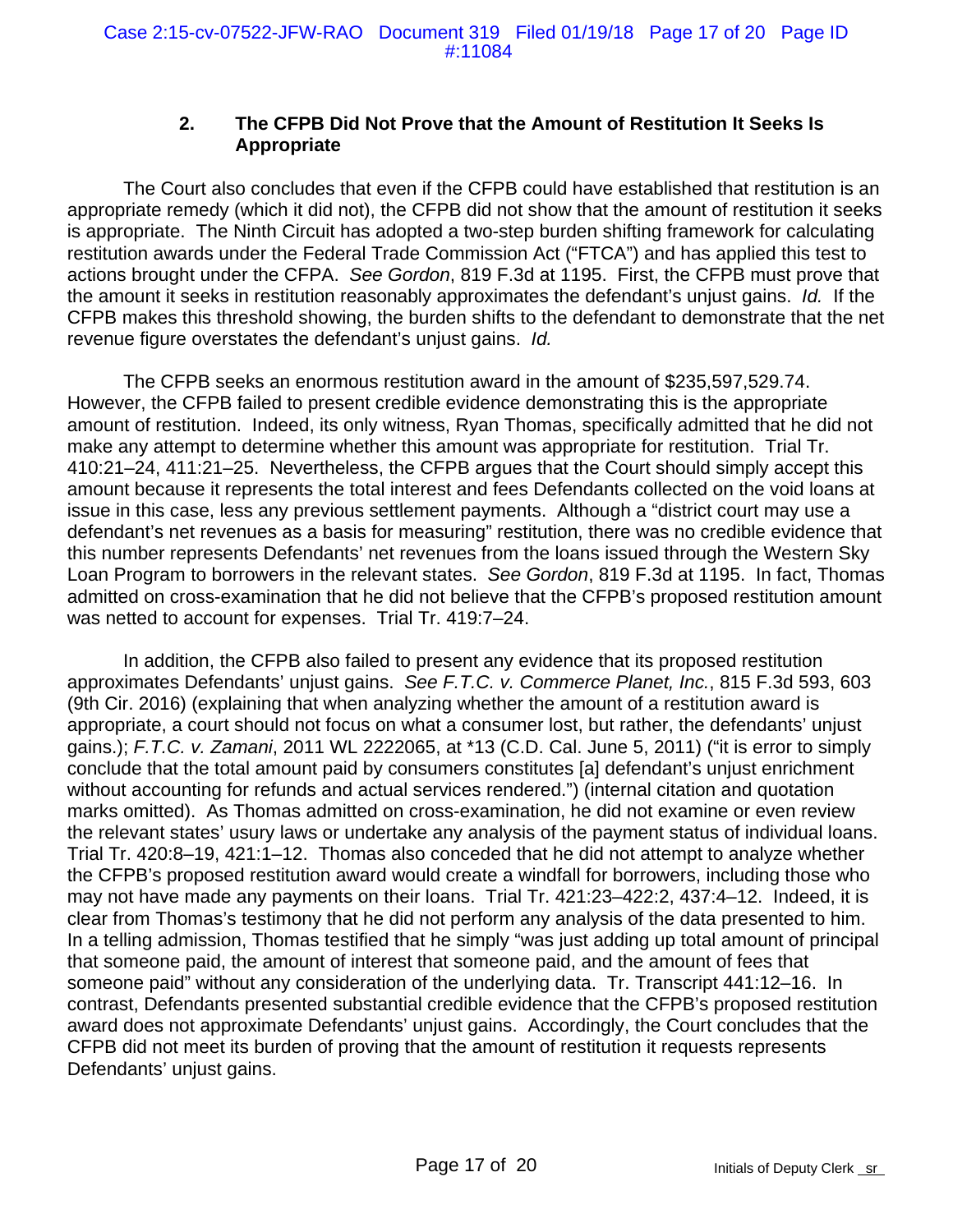## **B. Statutory Penalties**

The CFPA provides: "Any person that violates, through any act or omission, any provision of Federal consumer financial law shall forfeit and pay a civil penalty . . . ." 12 U.S.C. § 5565(c)(1).<sup>6</sup> The statute provides three tiers of penalties and the amount of the penalty imposed depends on a defendant's level of culpability. The First Tier, which imposes a penalty of no more than \$5,000 (later adjusted for inflation to \$5,526 by regulation) for each day that a violation continues, does not require a mental state. The Second Tier, which imposes a penalty of no more than \$25,000 (later adjusted for inflation to \$27,631 by regulation) for each day that a violation continues, applies where a defendant acts recklessly in violating the CFPA. The Third Tier, which imposes a penalty of no more than \$1,000,000 (later adjusted for inflation to \$1,105,241 by regulation) for each day that a violation continues, applies where a defendant knowingly violates the CFPA. In determining the amount of the penalty, a court should also consider the following mitigating factors: (1) the size of financial resources and good faith of the person charged; (2) the gravity of the violation or failure to pay; (3) the severity of the risks to or losses of the consumer, which may take into account the number of products or services sold or provided; (4) the history of previous violations; and (5) such other matters as justice may require.

The CFPB contends that Defendants knowingly violated the CFPA. However, after taking into account mitigating factors, the CFPB only requests that the Court impose the maximum Second Tier penalty of \$27,631 per day for the 1,861 days Defendants violated the CFPA (July 21, 2011 through August 31, 2016), for a total penalty of \$51,614,708. The Court declines to impose the Second Tier penalty and concludes that, based on all of the evidence, a First Tier penalty in the amount of \$10,283,886 is appropriate.

Although the CFPA does not define the terms "knowingly" or "recklessly", the FTCA provides some guidance.<sup>7</sup> In the context of the FTCA, the term "knowing" means "actual knowledge or knowledge fairly implied . . . on the basis of objective circumstances that such act is unfair or deceptive and is prohibited by such rule." 15 U.S.C. § 45(m)(1)(A); *Consumer Fin. Prot. Bureau v. D&D Mktg.*, 2016 WL 8849698, at \*12 (C.D. Cal. Nov. 17, 2016). The term recklessness refers to conduct that leads to "an unjustifiably high risk of harm that is either known

<sup>&</sup>lt;sup>6</sup> When drafting the CFPA, Congress stated that courts "may" grant restitution for a violation of the statute and that a monetary civil penalty "shall" be imposed on anyone that violates the statute. *See* 12 U.S.C. §§ 5565(a), (c). Accordingly, in light of its finding that Defendants violated the CFPA, although the Court may refuse to award restitution, it does not have discretion and must impose a civil penalty.

 $7$  The Ninth Circuit has recognized the FTCA as an important analog for interpreting undefined terms in the CFPA. *See Gordon*, 819 F.3d at 1193 n.7 (9th Cir. 2016) (adopting the meaning of "deceptive act or practice" from the FTCA in recognition of Congress' reliance on the FTCA in drafting the CFPA); *Hernandez v. Williams, Zinman & Parham PC*, 829 F.3d 1068, 1072 n.3 (9th Cir. 2016) (recognizing that the CFPB shares concurrent federal authority with the Federal Trade Commission to enforce the FTCA and that the missions of the laws overlap).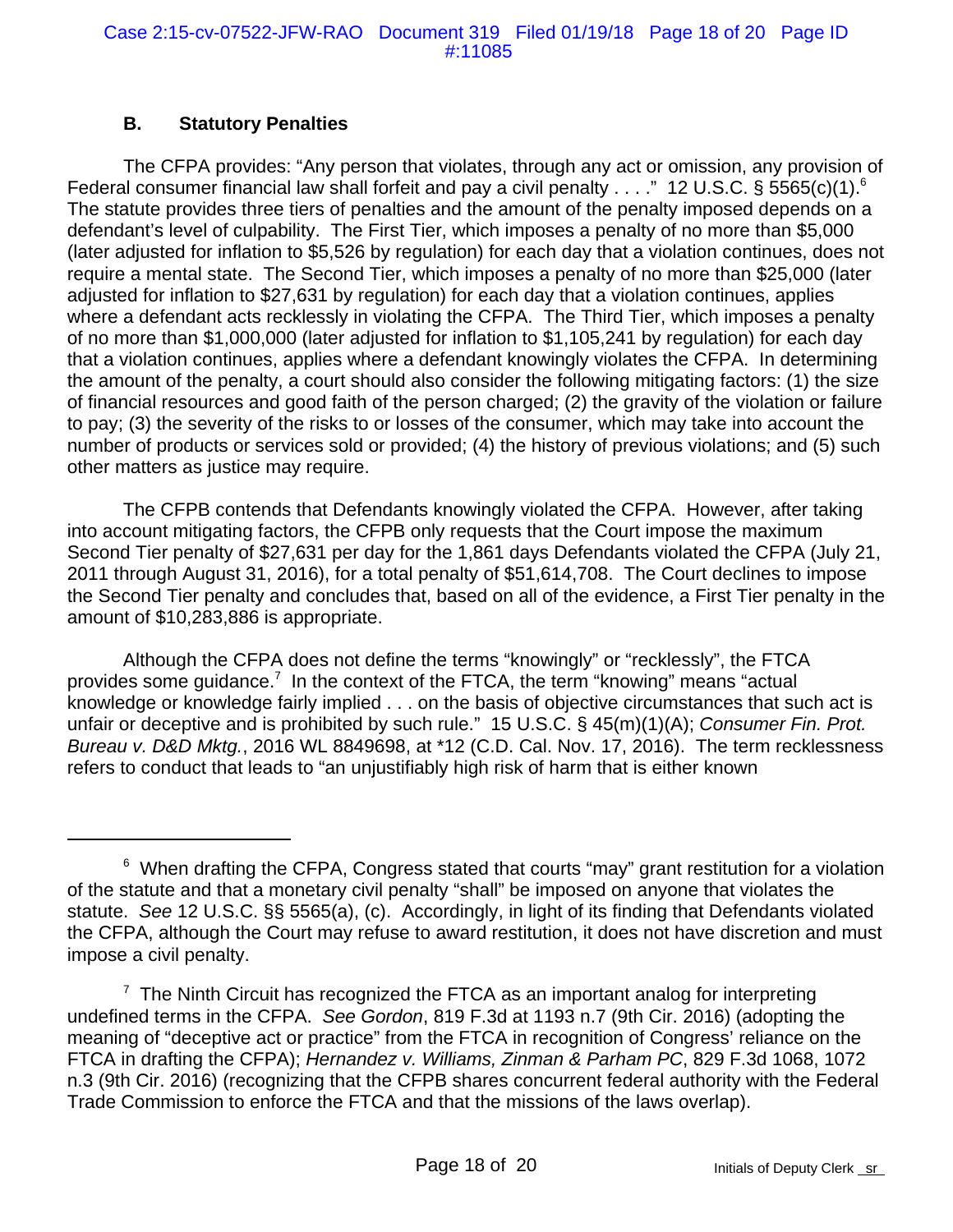or so obvious that it should be known." *D&D Mktg.*, 2016 WL 8849698, at \*12 n.3 (citing *Safeco Ins. Co. of Am. v. Burr*, 551 U.S. 47, 68–69 (2007)).

After a careful review of all of the evidence in the record, the Court concludes that the CFPB failed to prove by a preponderance of the evidence that Defendants knowingly violated the CFPA. The evidence at trial failed to demonstrate that Defendants knew at the time they decided to implement the Western Sky Loan Program that the structure of the program would subject them to liability under the CFPA. Indeed, at its inception, there was nothing inherently unlawful about the Western Sky Loan Program. It was not until this Court found that CashCall—not Western Sky—was the true lender that Defendants could have understood that they may be liable under the CFPA.

In addition, the uncontroverted testimony results in the conclusion that Defendants did not recklessly violate the CFPA. As discussed in greater detail above, although Defendants clearly sought at the outset to avoid state licensing requirements and usury laws, there was no evidence they decided to create and implement an unlawful scheme to defraud consumers, which would have been relatively easy to accomplish given their sophistication and experience in the lending business. Instead, Defendants sought out highly regarded regulatory counsel to assist them with structuring the Western Sky Loan Program to lawfully accomplish this objective. At the time, there was no case law that clearly established that the Tribal Lending Model was not a lawful model or that any attempt to adopt and implement the Tribal Lending Model would subject Defendants to liability under the CFPA. Indeed, Defendants secured multiple formal and informal opinions from both Callaway and Bogue opining that the structure of the Western Sky Loan Program was viable and would provide Defendants with Indian sovereign immunity, precluding the enforcement of state and federal laws. The evidence also showed that Callaway and Bogue never revoked their opinions. Even when the regulatory climate had dramatically shifted and regulators began to closely scrutinize the Tribal Lending Model, Callaway and Bogue did not change their original opinions that Defendants would not be subject to relevant state and federal laws. Although both Reddam and Baren are very sophisticated individuals, they are not regulatory experts. Thus, the Court cannot conclude that Defendants should have known that the structure of the Western Sky Loan Program would subject them to liability under the CFPA or that it was obvious they would be subject to such liability. At best, the CFPB established that Defendants were willing to accept the business risks associated with structuring a lending model that would avoid relevant state and federal laws and employed legal counsel to assist with this endeavor. Accordingly, the Court finds that a Tier One penalty is appropriate. Although Defendants argue there are mitigating factors that should reduce the amount of the Tier One penalty, the Court does not find Defendants' argument or evidence persuasive in light of their willingness to continue the Western Sky Loan Program in the face of increased regulatory pressure and advice from their counsel that the model was becoming increasingly susceptible to attack. Accordingly, the Court concludes the maximum Tier One penalty, in the amount of \$10,283,886.00, is appropriate and that Defendants are jointly and severally liable for payment of the penalty. $8$ 

<sup>&</sup>lt;sup>8</sup> \$10,283,886.00 represents the maximum amount of the Tier One penalty (\$5,526) for the 1,861 days Defendants violated the CFPA.